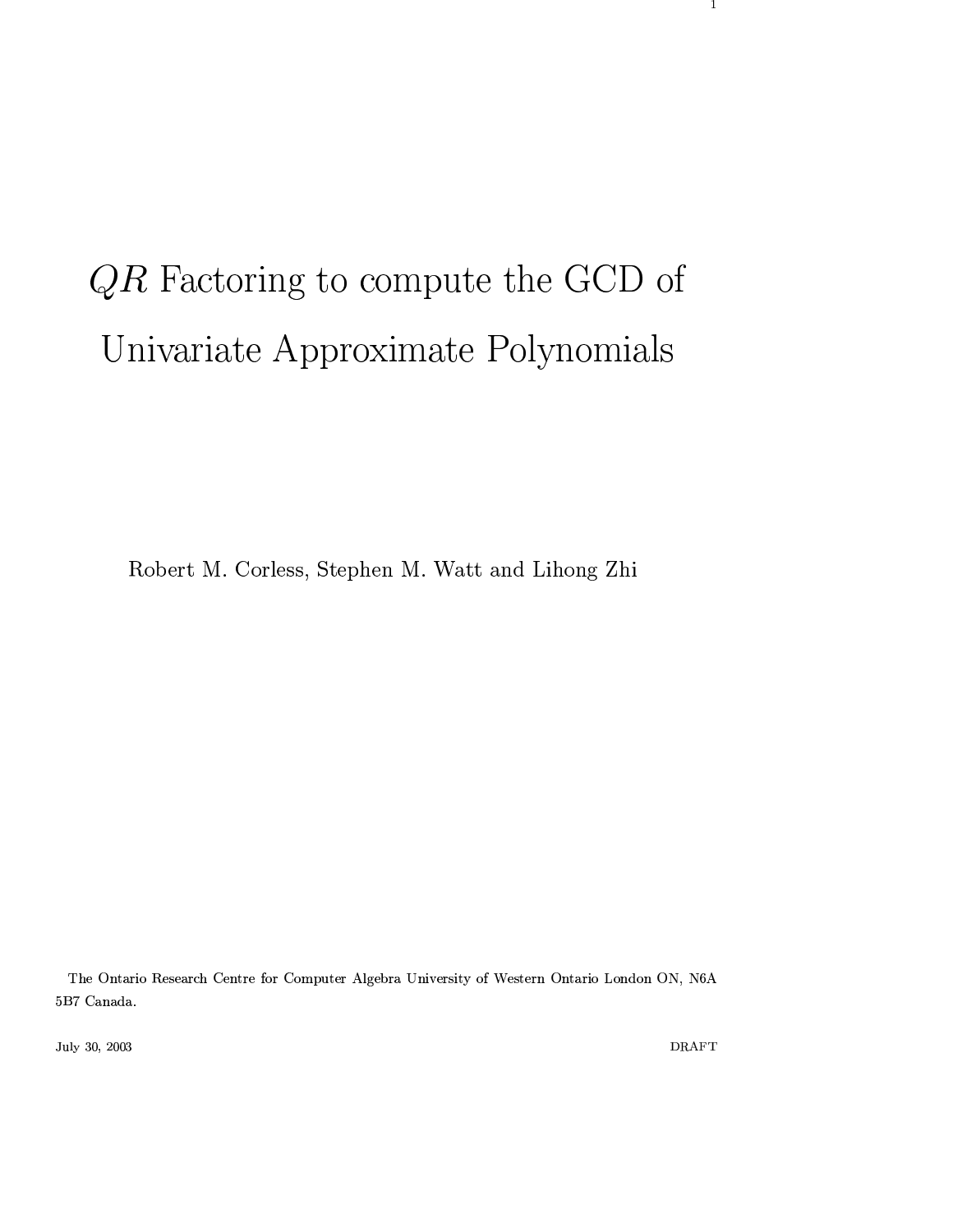#### **Abstract**

We present a stable and practical algorithm that uses  $QR$  factors of the Sylvester matrix to compute the GCD of univariate approximate polynomials over  $\mathbb{R}[x]$  or  $\mathbb{C}[x]$ . An approximate polynomial is a polynomial with coefficients that are not known with certainty. The algorithm of this paper improves over previously published algorithms by handling the case when common roots are near to or outside the unit circle, by splitting and reversal if necessary. The algorithm has been tested on thousands of examples, including pairs of polynomials of up to degree 1000, and is now distributed as the program QRGCD in the SNAP package of Maple 9.

#### Keywords

Greatest common divisor, QR-factoring, Sylvester matrix.

#### I. INTRODUCTION

For an introduction to and motivation for the problem studied in this paper, and a brief survey of recent results and methods, see  $[1]$ . In short, the problem of finding a polynomial greatest common divisor (GCD), when the coefficients of the polynomials are not known exactly, is of great practical importance (for example in avoiding spurious near pole-zero combinations in certain adaptive control applications) and is of some mathematical difficulty, owing to the potential discontinuity (of the degree of the GCD) as the coefficients are varied. Discontinuity is difficult to deal with. both symbolically (with parameters) and numerically, where problems that are near to points of discontinuity are ill-conditioned [2]. Some form of regularization must therefore be used, and most of the work in this area can be considered to be examining the effects of different regularizations. The most successful regularization seems to be to phrase the problem as an optimization problem, as in [3], [4], and [5]. For an introduction to the mathematical problems in this area, see [6].

## A. Notation: Approximate Polynomials and Approximate GCD

Several papers use distinct wording and notation for the objects under study here. We follow [3] and say that an approximate polynomial is a polynomial with coefficients that are not known exactly. We say that  $d(x)$  is an approximate GCD of approximate polynomials  $f(x)$  and  $g(x)$  if there exist perturbations  $\Delta f$  and  $\Delta g$ ,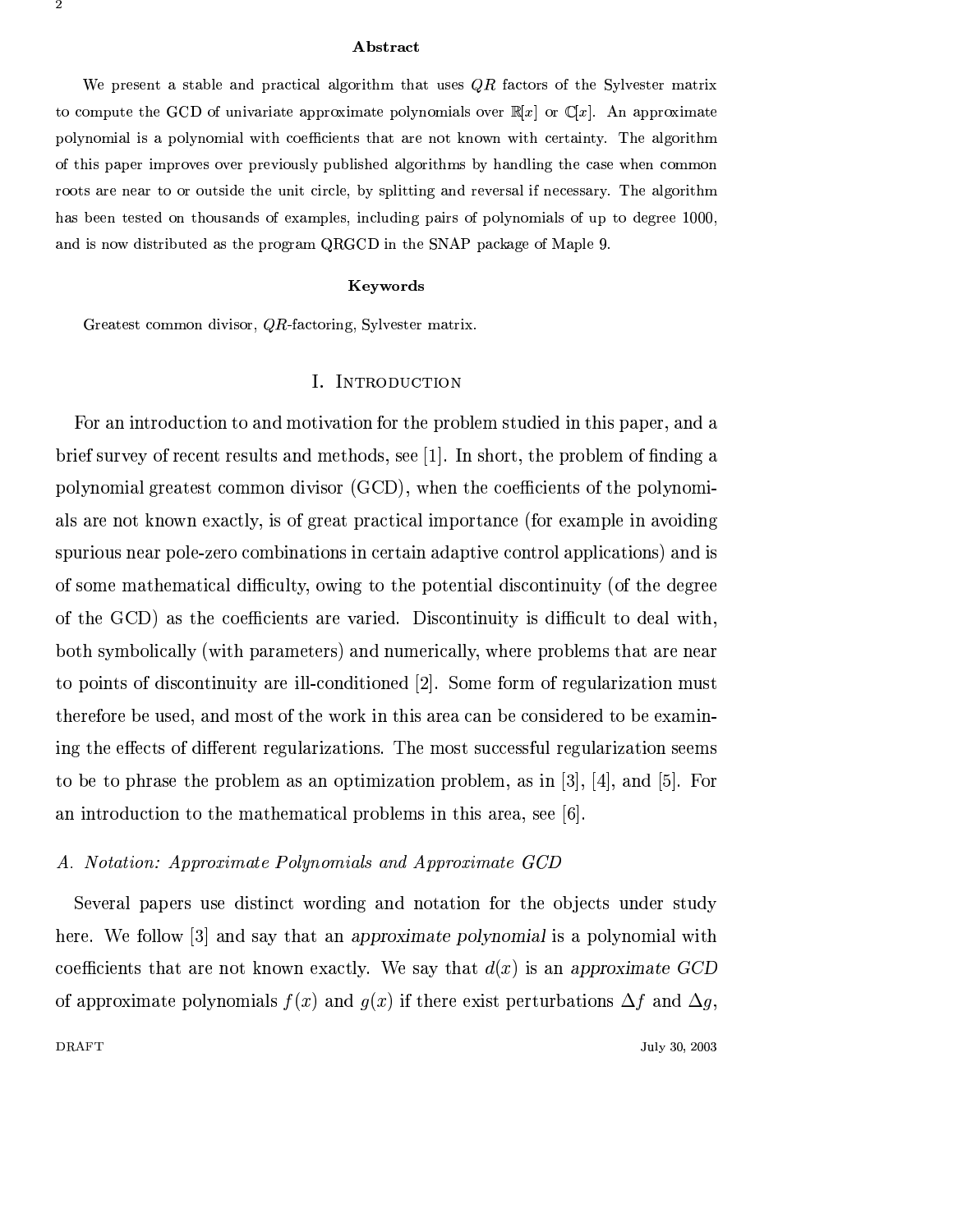which are small in a sense to be specified later, such that  $d(x)$  is a (true) GCD of  $f + \Delta f$  and  $g + \Delta g$ . This can be contrasted with the notion of "quasi-GCD" of [7], in which the input polynomials f and g are known at any time only to a finite accuracy, but by some 'oracle' more digits of accuracy for any coefficient can be obtained on demand. The notion of "quasi-GCD" thus fits in with mathematical and computational studies of computable real numbers, but does not fit in with engineering or empirical models where the input polynomials are known only to a limited accuracy once and for all. The paper [8] uses (differently) the terms "quasi- $GCD$ " and " $\varepsilon$ -GCD" to distinguish two technical notions of approximate GCD.

The works by Pan (see e.g. [9]) show that it is also possible to compute approximate GCD by first numerically finding the roots of each polynomial, and then matching nearest approximate roots using a graph-theoretic technique. The algorithm of this paper, in contrast, works directly on the coefficients.

## B. QR factoring of the Sylvester matrix to find an approximate GCD

The paper [1] describes an efficient method to use  $QR$  factoring to compute an approximate GCD, and their paper contains several important ideas and advances. Like the contemporary paper [10], it uses the  $QR$  factoring for stability, and also like [10], it uses Gauss elimination adapted to the structure of the Sylvester matrix in order to speed up computation, lowering the cost from  $O((n+m)^3)$  to  $O(n^3)$ .

The paper [10] is perhaps not as easily available to the audience of this paper as the paper [1], and so we summarize it briefly here.

It is well known that Householder transformations and Givens rotations give stable methods to compute the  $QR$  factoring of a matrix. Householder transformations are powerful tools for introducing zeros into vectors, whereas Givens rotations introduce zeros into a vector one at a time. Therefore, Givens rotations are useful for operating on structured matrices. The Sylvester matrix (2) is a block Toeplitz matrix  $(\mathbb{R}^{m \times (n+m)}, \mathbb{R}^{n \times (n+m)})$  formed by the coefficient vectors from f and g in equation (1) below<sup>1</sup>. If we apply Givens rotations to the 1st row and  $m + 1$ st row to

<sup>&</sup>lt;sup>1</sup>All the results of this paper go through immediately in the case of complex coefficients, i.e. polynomials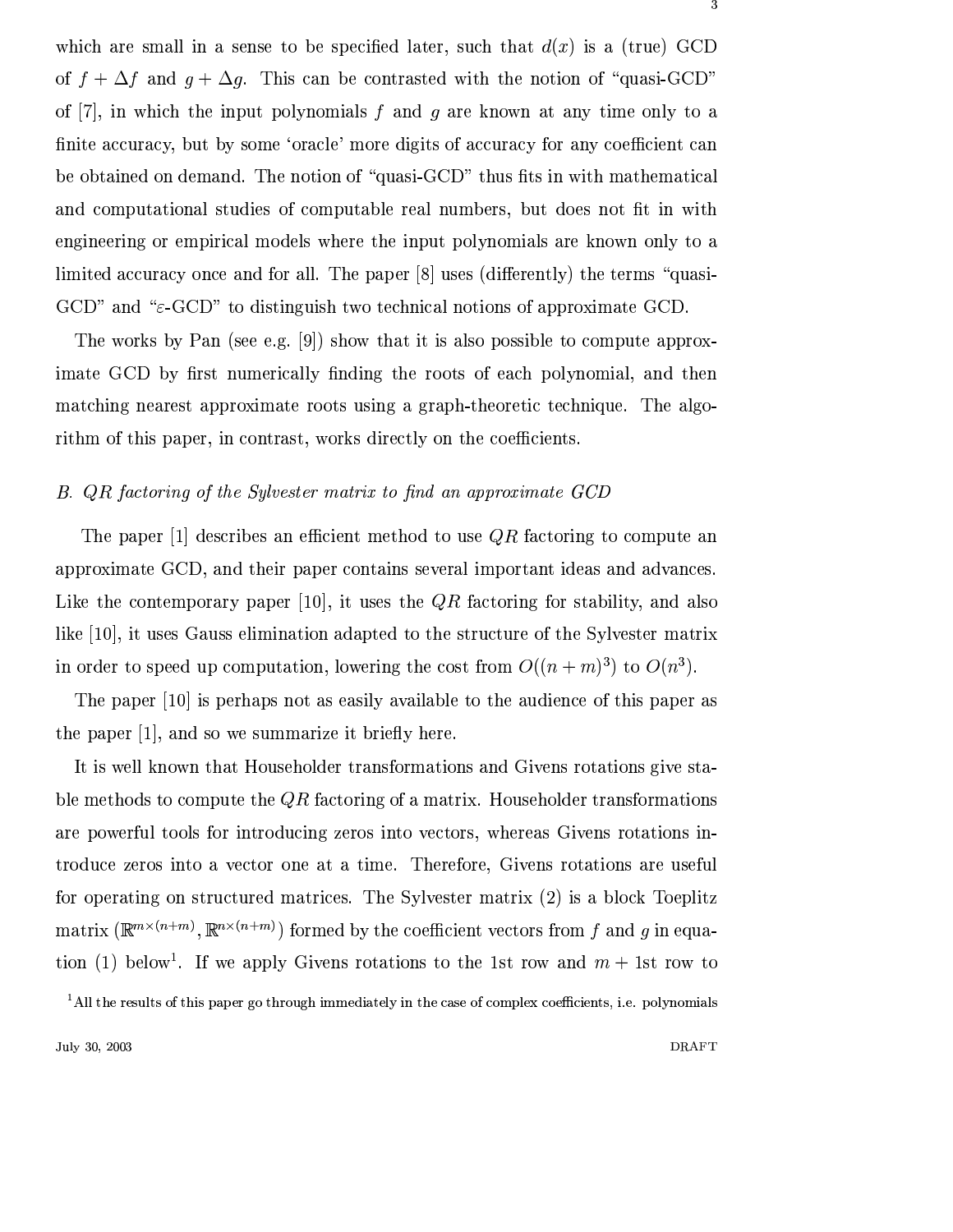eliminate  $g_m$ , then the rows i and  $m+i$  for i from 2 to m can be changed in the same way. The near Toeplitz structure will not be changed until we obtain the following block matrix:

$$
\left[\begin{array}{cc} U & V \\ 0 & W \end{array}\right]
$$

where U is an  $m \times m$  upper triangular matrix, 0 is a matrix with all elements zero and W is an  $n \times n$  matrix. Since U is now an upper triangular matrix, Householder transformations can then be applied to the submatrix  $W$ . The complexity advantage of combining Given rotations with Householder transformations can be seen clearly. The cost of a general QR decomposition is  $\frac{4}{3}(m+n)^3$  flops. Using the above special strategy, taking advantage of the structure, the flop count drops to  $6nm + \frac{4}{3}n^3$ .

This approach is similar in complexity to the non-orthogonal methods used in [1] to condense the Sylvester matrix into a smaller matrix, but [10] uses (as this present paper does) orthogonal reductions at all stages for stability reasons.

The paper  $[10]$  then goes on to use this method as a base method for multivariate GCD computations.

# II. QR FACTORING FOR A SYLVESTER MATRIX

Let given polynomials f, g have degree  $n \geq m$  respectively, where

$$
f = f_n x^n + f_{n-1} x^{n-1} + \dots + f_1 x + f_0,
$$
  
\n
$$
g = g_m x^m + g_{m-1} x^{m-1} + \dots + g_1 x + g_0.
$$
\n(1)

in  $\mathbb{C}[x]$ , if we replace orthogonal matrices by unitary matrices.

**DRAFT** 

July 30, 2003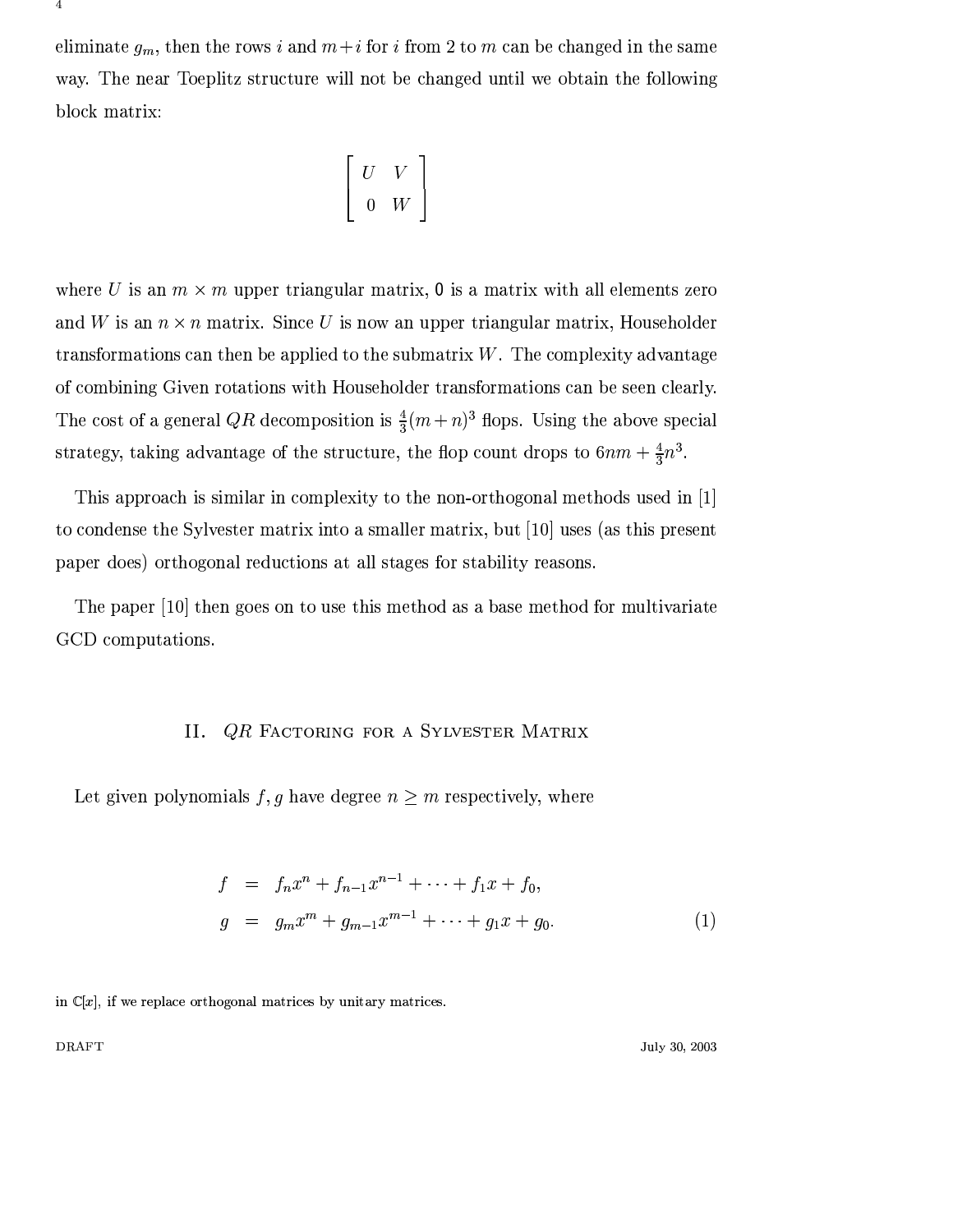The Sylvester matrix of  $f$  and  $g$  is

$$
S(f,g) = \begin{bmatrix} f_n & f_{n-1} & \cdots & f_1 & f_0 \\ f_n & f_{n-1} & \cdots & \cdots & \cdots \\ & & \ddots & \ddots & \ddots \\ & & & f_n & f_{n-1} & \cdots & f_1 & f_0 \\ g_m & g_{m-1} & \cdots & g_1 & g_0 \\ & & & \ddots & \ddots & \ddots \\ & & & & g_m & g_{m-1} & \cdots & g_1 & g_0 \end{bmatrix}
$$
 (2)

**Row Equilibration**. We will henceforth assume that the input polynomials  $f$ and  $g$  have been scaled to have unit 2-norm, and thus the rows of  $S(f,g)$  will also have unit 2-norm. This is known as row-equilibration, and to have beneficial effects on the conditioning of the matrix in certain circumstances. Here, it will simplify our error analysis somewhat, and increases the stability of the numerical computations, in essence replacing the condition numbers that come up in the analysis with an equivalent componentwise condition number [11]. This also makes the unit circle special, i.e, that  $\int_C f^*(z) f(z) dz = 1$  where C is the unit circle.

**Remark.** Unless otherwise specified,  $\|\cdot\|$  denotes the vector 2-norm. The specific notation  $\|\cdot\|_2$  will sometimes be used for emphasis. Other notations include  $\|\cdot\|_F$ for the Frobenius norm.

Theorem 1: [12] Suppose the QR factoring of (2) is  $S(f,g) = QR$  where  $Q \in$  $\mathbb{R}^{(m+n)\times(m+n)}$  is orthogonal<sup>2</sup> and R is upper triangular. Then, the last nonzero row of R gives the coefficients of a GCD of  $f$  and  $g$ .

**Proof.** This theorem is proved in many places. See, for example, [12]. We include the following proof here because it helps motivate the proof for the approximate polynomial case.

July 30, 2003

5

 ${}^2Q^*$  is the Hermitian transpose, or transpose if Q is real.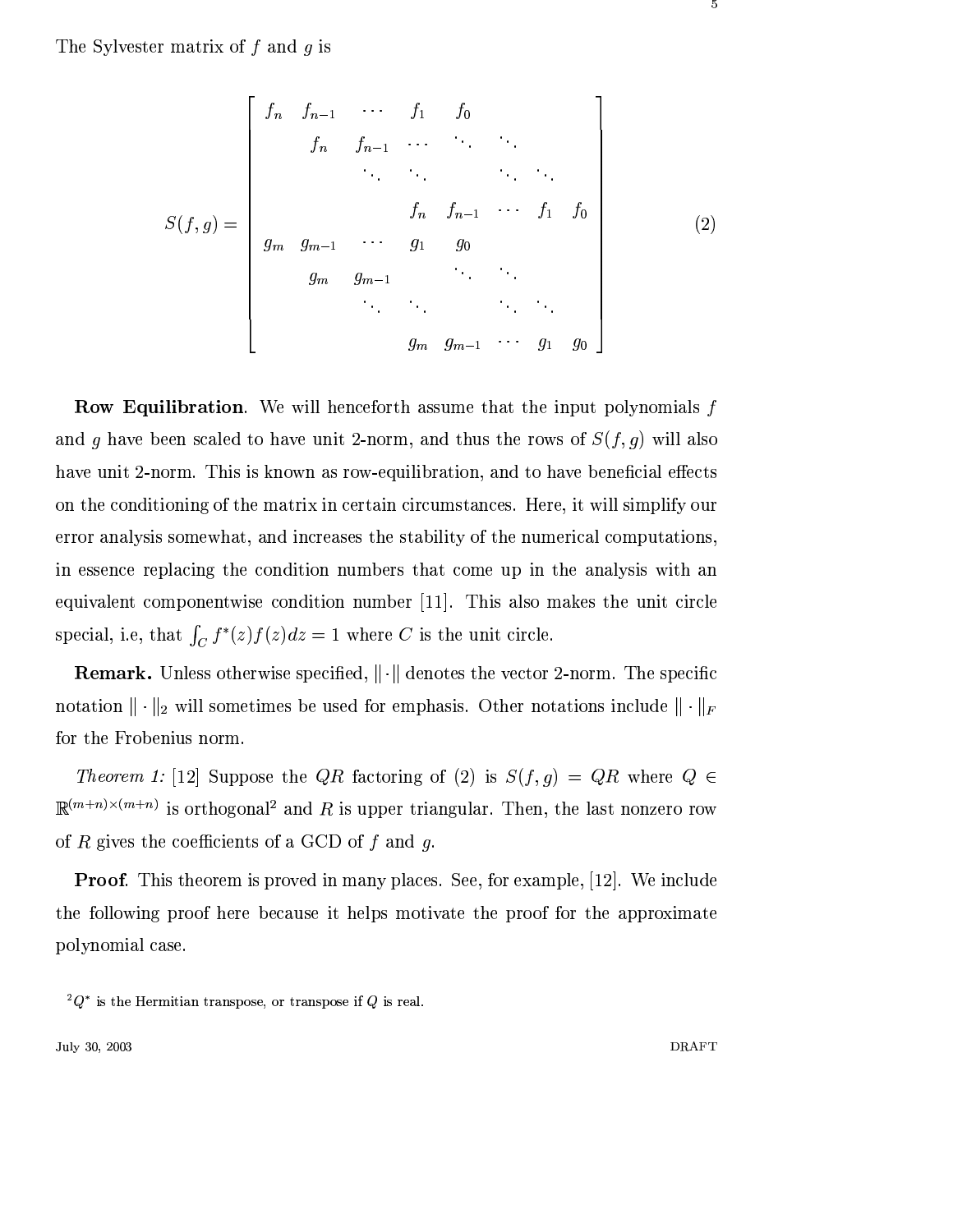From the construction of the Sylvester matrix, we have

6

**DRAFT** 

$$
\begin{bmatrix}\n x^{m-1}f \\
 \vdots \\
 f \\
 x^{n-1}g \\
 \vdots \\
 g\n\end{bmatrix} = Q \cdot R \begin{bmatrix}\n x^{n+m-1} \\
 \vdots \\
 x^{n-1} \\
 \vdots \\
 x \\
 1\n\end{bmatrix} = Q \begin{bmatrix}\n r_{n+m-1}(x) \\
 \vdots \\
 r_d(x) \\
 0 \\
 \vdots \\
 0\n\end{bmatrix} .
$$
\n(3)

The polynomial  $r_i$  of degree i is formed from the  $(n + m - i)$ -th nonzero row of R for  $i = d, d + 1, ..., n + m - 1$ .

Suppose that  $x_k$  is a common root of multiplicity  $e_k$  of  $f(x)$  and  $g(x)$ . Then one can easily verify that  $S\Lambda$  is the  $(m+n-1) \times e_k$  zero matrix, where  $\Lambda$  is the  $(m+n-1) \times e_k$  matrix parameterized by  $x_k$  as follows:

$$
\begin{bmatrix}\nx_k^{n+m-1} & (n+m-1)x_k^{n+m-2} & \cdots & (n+m-1)\frac{e_k-1}{2}x_k^{n+m-e_k} \\
x_k^{n+m-2} & (n+m-2)x_k^{n+m-3} & \cdots & & \vdots \\
\vdots & & \vdots & & \vdots \\
x_k^2 & 2x_k & & \\
x_k & 1 & & \\
1 & & & \n\end{bmatrix}
$$
\n(4)

We denote  $a(a-1)\cdots(a-b+1)$  by  $a^{\underline{b}}$ , following [13].

From this it is obvious that  $r_d(x)$  and all its derivatives up to order  $e_k - 1$  are zero at  $x_k$ . Conversely, if  $r_d(x)$  and all its derivatives up to order  $e_k - 1$  are zero at  $x_k$ , then by using the upper triangular structure of R we may see that RA is zero.

The GCD computation of f and g is equivalent to finding the null space of  $S(f, g)$ , i.e,

$$
f^{(\ell)}(x_k) = g^{(\ell)}(x_k) = 0 \Longleftrightarrow S \cdot \mathbf{x_k}^{(\ell)} = 0, \ \mathbf{x_k}^{(\ell)} = \frac{d^{\ell}}{dx^{\ell}} \left[ x^{n+m-1}, \cdots, x, 1 \right]^T \Big|_{x=x_k} \tag{5}
$$

*Corollary 1:*  $x_k$  is a common zero of f and g if and only if  $x_k$  is a zero of  $r_d$ , which is the polynomial formed by multiplying the last nonzero row of R by  $x_k$ .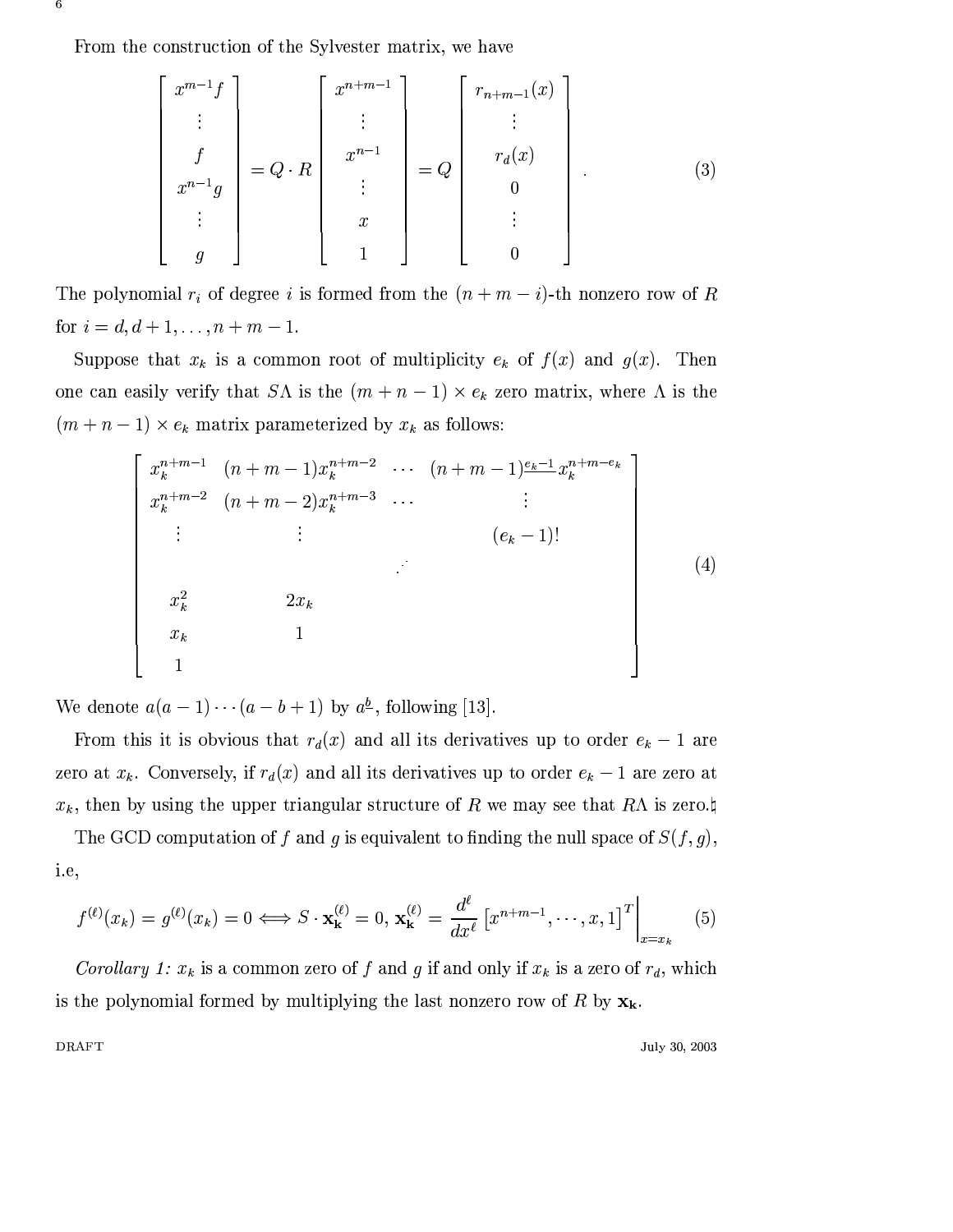It is well known (see e.g. [11]) that  $QR$  factoring using Givens rotations or Householder transformations is numerically stable, in the following sense. Let  $\hat{R}$  be a computed upper triangular factor of  $S$  obtained via Givens rotations or Householder transformations. Then there exists an orthogonal  $\hat{Q}$  such that

$$
S + \Delta S = \hat{Q}\hat{R},\tag{6}
$$

with  $\|\Delta S\|_F \leq \eta \|S\|_F$ ,  $\eta = O(\mu)$ ,  $\mu$  is the unit roundoff, and  $\|\cdot\|_F$  is the Frobenius norm. Nevertheless, the small residual  $\Delta S = \hat{Q}\hat{R} - S$  for the factoring does not guarantee a small forward error  $\Delta R = \hat{R} - R$ . Consider the following example.

Example 1:

$$
f = (x - 5)(x - 1/2)(56x8 + 83x7 + 91x4 - 92x2 + 93x - 91)
$$
 (7)

$$
g = (x - 5)(x - 1/2)(32x8 - 37x6 + 93x5 + 58x4 + 90x2 + 53)
$$
 (8)

Computing the QR factoring of  $S(f/\|f\|_2, g/\|g\|_2)$  numerically for Digits=10 in Maple 7, and comparing with the exact solution (being careful about the possible nonunique orderings of factors), we obtain that

$$
\|\Delta S\|_F = 0.106 \cdot 10^{-8},
$$
  

$$
\|\Delta R\|_F \ge 0.11.
$$

This shows that the forward error  $(\Delta R)$  may be many orders of magnitude larger than the backward error  $(\Delta S)$ . Due to the sensitivity of  $\hat{R}$ , Theorem 1 and Corollary 1 seem useless for numerically computing the GCD. For Example 1, the symbolic (exact) QR factoring gives us  $r_{20} = r_{19} = 0$  and the GCD  $(x - 5)(x - 1/2)$  can be discovered from the polynomial  $r_{18}$ . On the other hand, the numerical QR factoring gives us

$$
\begin{array}{rcl}\n\vdots \\
r_{19} & = & -0.1133648381x + 0.05668241903 \\
r_{20} & = & -0.262 \cdot 10^{-10}\n\end{array}
$$

We see that the size of  $r_{19}$  is too large to be neglected. From the equation for  $r_{19}$ , July 30, 2003 **DRAFT**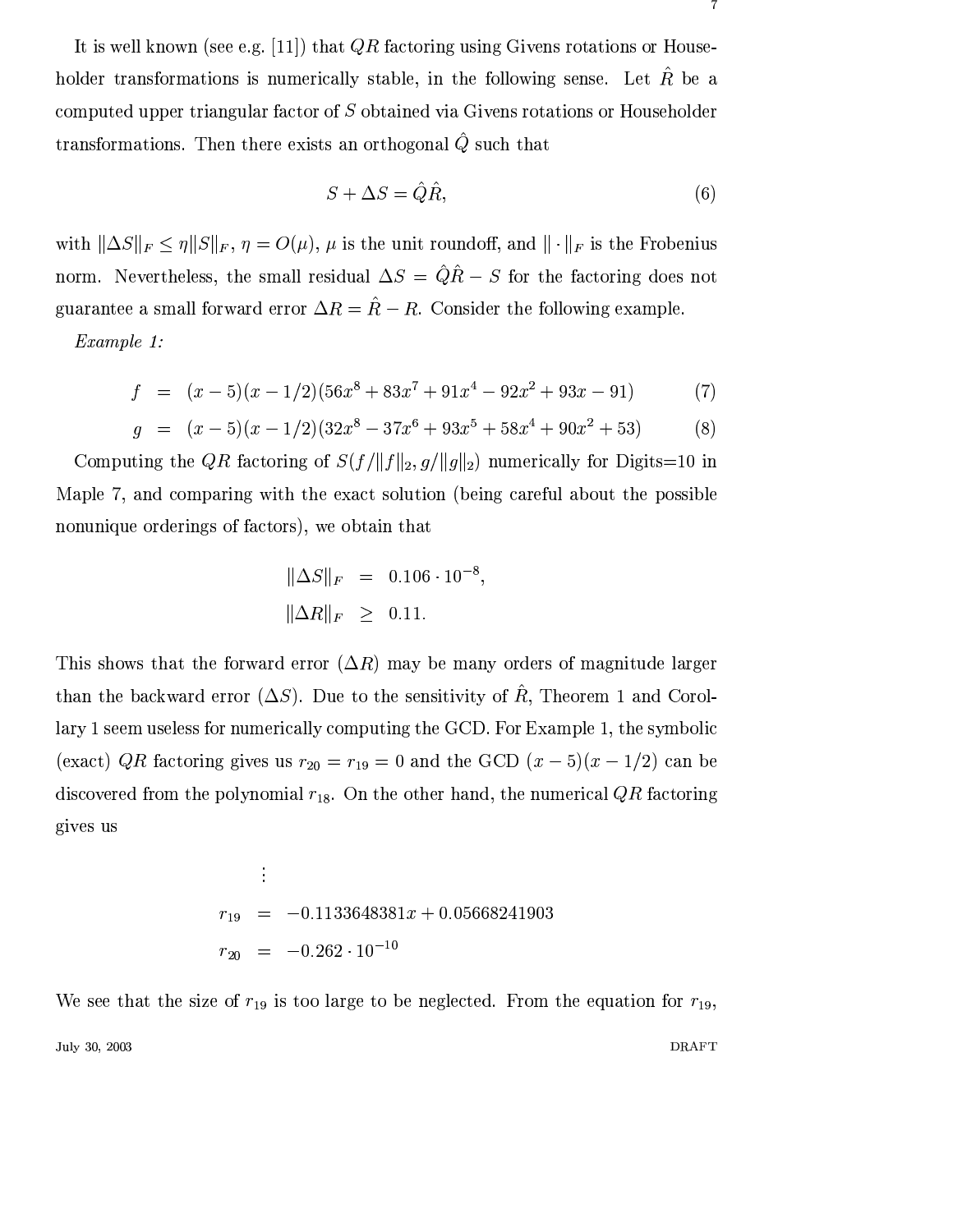the common factor  $x - 1/2$  can easily be found, but the other common factor  $x - 5$ is lost. The reason is shown by the following analysis.

*Theorem 2:* Let f and g be given univariate approximate polynomials, with common roots  $x_i$ ,  $1 \le i \le k$ , all lying inside the unit circle,  $|x_i| \le \rho_1 < 1$ . There may be other common roots not inside the unit circle. Then the  $QR$  factoring of the Sylvester matrix reveals (in the last nonzero row of  $R$ ) a factor of the approximate GCD of f and g that contains the zeros  $x_i$ ,  $1 \leq i \leq k$ .

#### Proof.

If  $S = QR$  and  $S + \Delta S = \hat{Q}\hat{R}$ , and S is the Sylvester matrix of  $f + \Delta f$  and  $g + \Delta g$  such that the null space N of S is parameterized by the zeros  $x_i$  of the GCD of  $f + \Delta f$  and  $g + \Delta g$ , then we have that

$$
(S + \Delta S)N = \Delta S N = \hat{Q}\hat{R}N
$$

and so

$$
\hat{R}N = \hat{Q}^* \Delta S N
$$

Interpreting this matrix equation as polynomial evaluation at the common zeros of  $f + \Delta f$  and  $g + \Delta g$ , then we see that in particular the polynomial  $r_d(x)$  arising from the last nonzero row of  $\hat{R}$ , when evaluated at the common zeros, will be bounded in value by

$$
|r_d(x_i)| \le ||\Delta S|| ||N||
$$

If the roots  $x_i$  are less than 1 in magnitude, then the corresponding columns of N form a subspace  $N_k$  that also satisfies the above equation. Therefore  $||N_k|| \leq c_m$ , a constant that depends on the dimension of the problem and on the multiplicity of the zeros, and we thus see that each  $x_i$  is a pseudozero of  $r_d(x)$ . By the results of [14], this polynomial is therefore close (in a dual norm) to the common divisor  $\mathsf{h}$  $R_d(x)$ .

**Remark.** A short calculation using the known structure of the null space shows that  $c_m$  may be taken as  $(n+m)^{\epsilon}$ , where e is the maximum order of multiplicity of any zero inside the unit circle. If  $\rho_1$  is very close to 1, then this bound may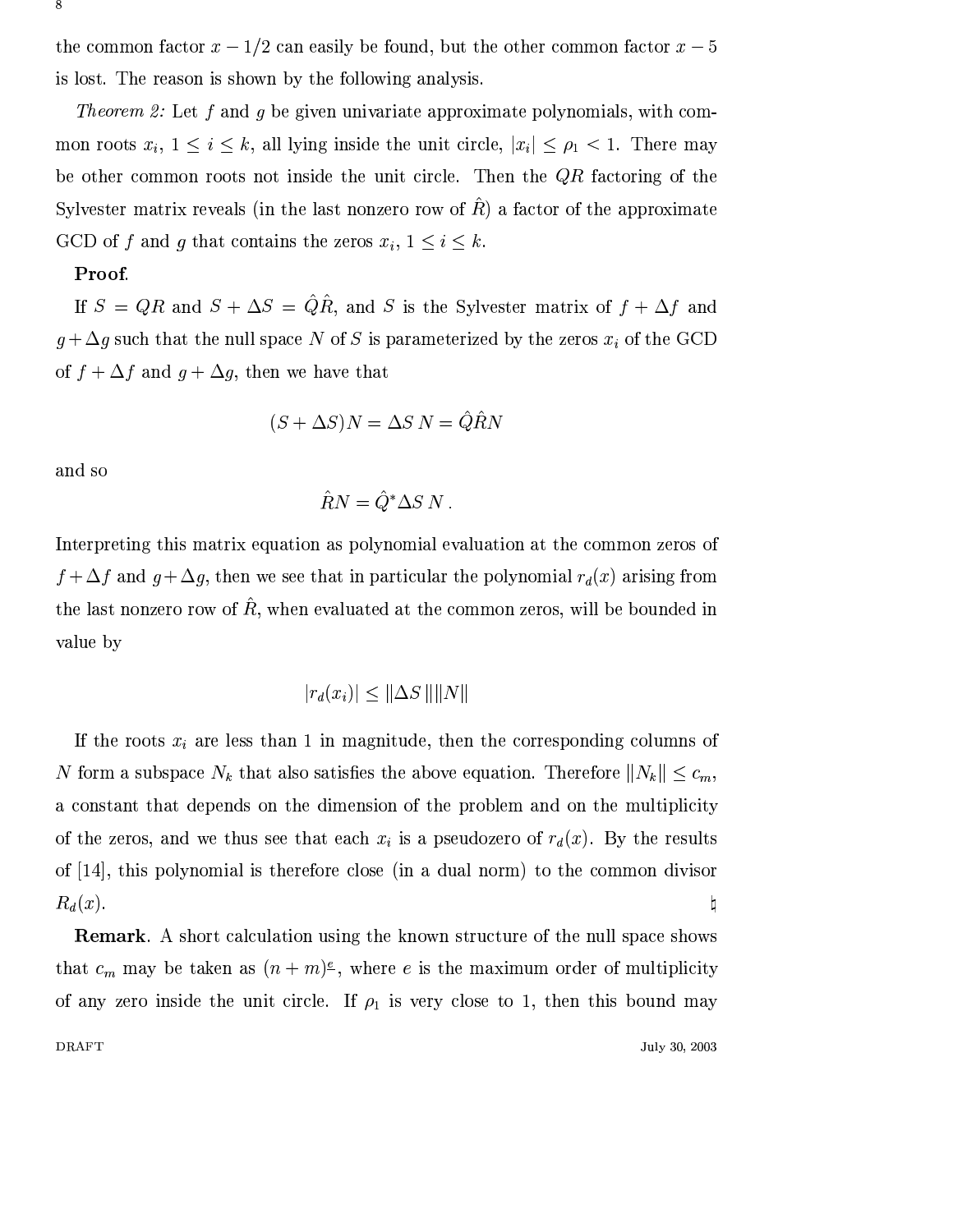be nearly attained in practice; and if the root is of maximum possible multiplicity, namely m, then we see that this constant may grow exponentially with m, in these special circumstances. Thus the only problem here is with a highly multiple root  $x^*$  close to the unit circle (close to zero is not a problem). If there is only one such root  $x^*$ , expanding the polynomial in the basis  $1, x - x^*$ ,  $(x - x^*)^2$ , ... may improve stability.

*Theorem 3:* If f and g are given as in Theorem 2, then it occurs in practice that if any  $x_j$  is outside the unit circle, it might not be detected by the  $QR$  factoring algorithm.

#### Proof.

The numerical  $QR$  factoring gives us:

$$
\begin{bmatrix}\n x^{m-1}f \\
 \vdots \\
 f \\
 x^{n-1}g \\
 \vdots \\
 g\n\end{bmatrix} + \Delta S \begin{bmatrix}\n x^{n+m-1} \\
 \vdots \\
 x^{n-1} \\
 \vdots \\
 x \\
 1\n\end{bmatrix} = \hat{Q} \cdot \hat{R} \begin{bmatrix}\n x^{n+m-1} \\
 \vdots \\
 x^{n-1} \\
 \vdots \\
 x \\
 1\n\end{bmatrix}
$$
\n(9)

With high probability,  $\|\Delta S \cdot \mathbf{x}\| \approx \|\Delta S\| \|\mathbf{x}\|$ , because usually (with probability 1)  $\Delta S$  not itself a Sylvester matrix and hence **x** is not nearly in its null space. The common roots of  $f$  and  $g$  will still correspond to the null space of  $\hat{Q}\hat{R}$  if and only if the perturbation term  $\Delta S \cdot \mathbf{x}$  can be neglected. Supposing  $||f||_2 = ||g||_2 = 1$ , then  $||S||_F = \sqrt{n+m}$ . If  $|x| > 1$ ,  $||\Delta S \cdot \mathbf{x}||_2$  may increase quickly with  $m+n$ .  $\natural$ 

Let us check Example 1 again. For the common root  $x = 1/2$ .

$$
\|\Delta S \cdot \mathbf{x}\|_2 \approx 0.122 \cdot 10^{-8}
$$

In contrast, for the common factor  $x-5$ ,

$$
\|\Delta S \cdot \mathbf{x}\|_2 \approx 0.206 \cdot 10^5
$$

The perturbation is large enough to disrupt the null space. Therefore, it is not a surprise that the root  $x = 1/2$  can be recovered from  $r_{19}$  while the other common

July 30, 2003 **DRAFT**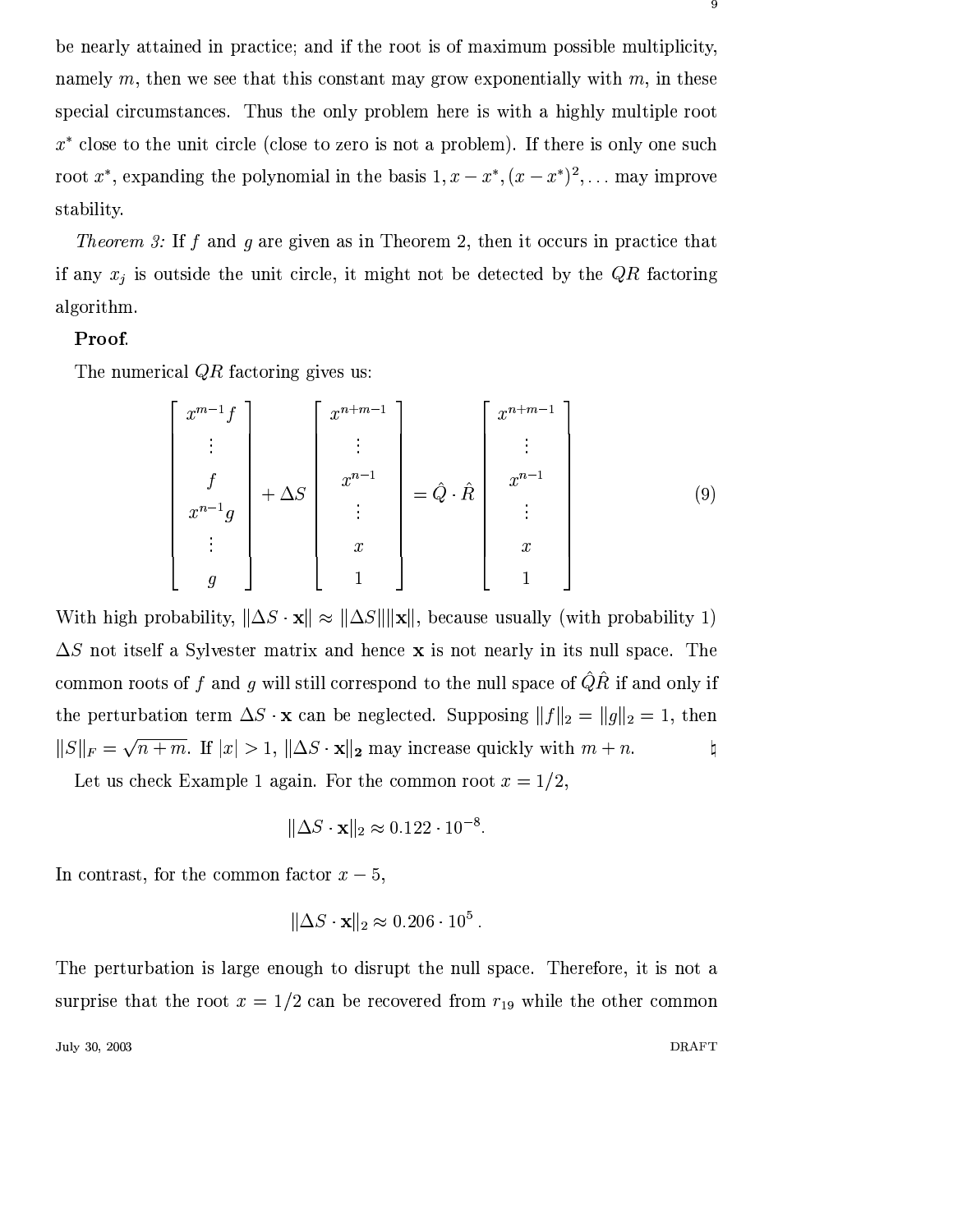root  $x = 5$  is missing. If we compute the QR factoring for Digits=20 in Maple,  $\|\Delta S\|_F = 0.1526 \cdot 10^{-18}$  and

$$
r_{18} = 0.62543 - 0.13759x + 0.025017x^{2},
$$
  
\n
$$
r_{19} = 0.25195 \cdot 10^{-11} - 0.5039 \cdot 10^{-11}x,
$$
  
\n
$$
r_{20} = -0.12970 \cdot 10^{-20}.
$$

Both common roots can be recovered from  $r_{18}$  since  $\|\Delta S \cdot \mathbf{x}\|_2 \leq 10^{-10}$  for  $x = 1/2$ , and less than  $10^{-5}$  for  $x=5$ , because we worked to higher precision here (and the input was in fact exact).

In the special case where all common roots of  $f$  and  $g$  lie inside the unit disc, the last "non-zero" row of  $R$  as in Theorem 1 will give us a good candidate for the GCD.

# A. Reversals

Similarly, if all common roots of  $f, g$  lie outside the unit disc, the  $QR$  factoring of  $S(\underline{f}, \underline{g})$ , where  $\underline{f} = x^{\deg f} f(1/x)$ ,  $\underline{g} = x^{\deg g} g(1/x)$ , are the reversals (reciprocals) of f and  $g$ , will provide us the reversal (reciprocal) of the GCD of  $f$  and  $g$ . Consequently, we can detect relatively prime numerical polynomials from the QR factors of  $S(f, g)$ and  $S(\underline{f}, \underline{g})$ .

# **B.** Relative Primality

It has been proved in [8] that a lower bound for perturbations  $\Delta f$  and  $\Delta g$  such that  $f + \Delta f$  and  $g + \Delta g$  have a common root is  $\frac{1}{\kappa}$ , where

$$
\kappa = \left\| \left[ \begin{array}{cc} v & \underline{v} \\ u & \underline{u} \end{array} \right] \right\| \tag{10}
$$

can be found from  $u, v, \underline{u}, \underline{v}$ , which are polynomials solving the Diophantine equations:

$$
f \cdot v + g \cdot u = 1, \deg u < \deg f, \deg v < \deg g \tag{11}
$$

$$
f \cdot \underline{v} + g \cdot \underline{u} = x^{n+m-1}, \deg \underline{u} < \deg f, \deg \underline{v} < \deg g \,, \tag{12}
$$

**DRAFT** 

July 30, 2003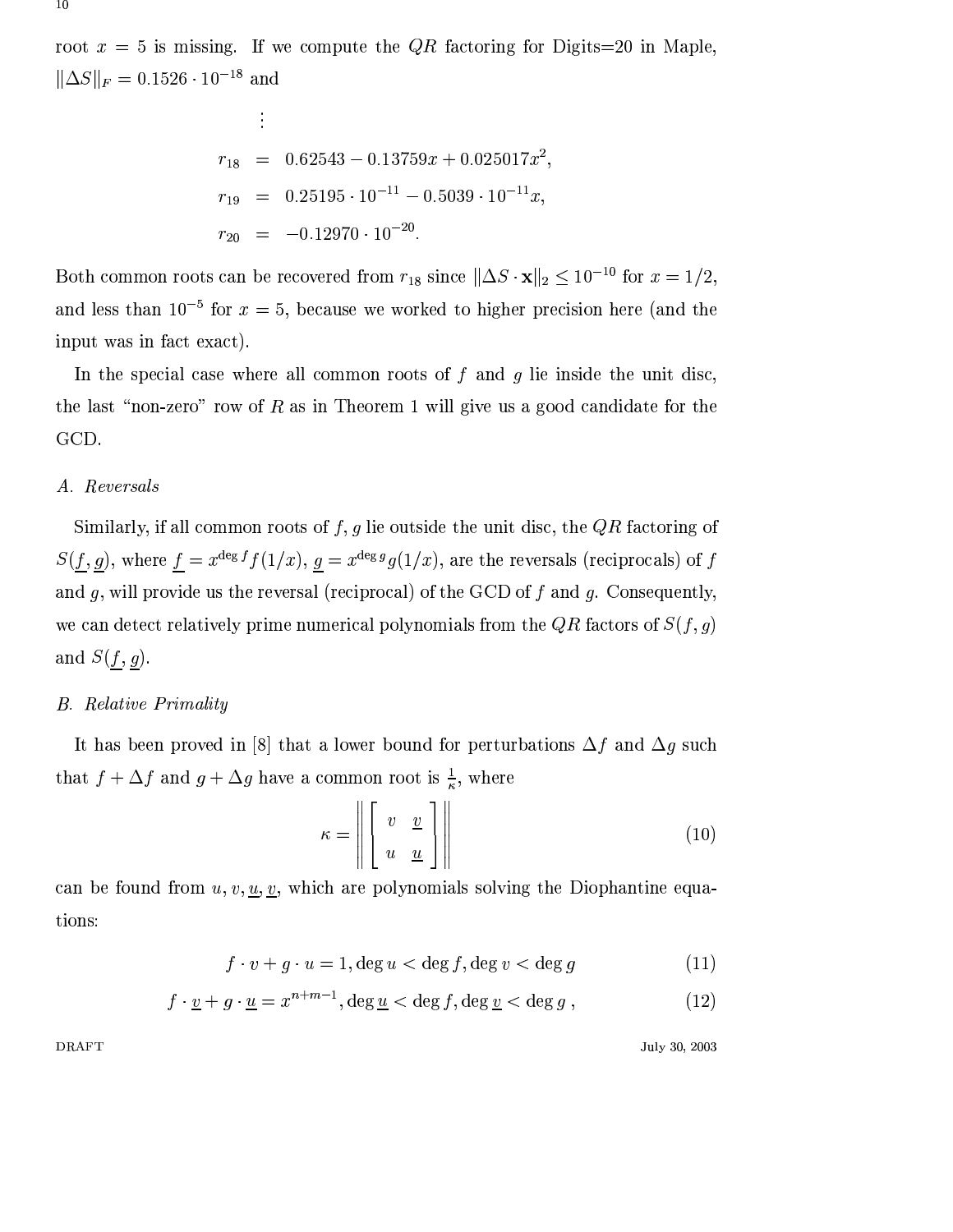which arise from imposing relative primality on  $f$  with  $g$  and  $f$  with  $g$ . We can find this bound from the QR factoring used here, as follows. Suppose  $S(f, g) = Q \cdot R$ and  $S(\underline{f}, \underline{g}) = \underline{Q} \cdot \underline{R}$ ,  $u, \underline{u}, v, \underline{v}$  are obtained from the last rows of  $Q^T, R, \underline{Q}^T, \underline{R}$ . Since  $Q, \underline{Q}$  are orthogonal,  $\kappa$  is determined by the last rows of  $R$  and  $\underline{R}$ 

We note that the complexity of [8] is typically  $O((m+n)^2)$  which is therefore "fast". Here, since the Sylvester matrix consists of two Toeplitz blocks, we can apply selected Given rotations to take advantage of the special structure of  $S$  and obtain a more efficient QR factoring, as in [10]. The complexity is  $O(n^3)$ . We use orthogonal transformations in an effort to delay the accumulation of rounding errors.

Now that we have a stable and practical method, we may look for ways to make it as fast as the weakly stable methods.

#### C. Common roots outside the unit circle

Since the common roots of f and q inside the unit circle are easily identified by using QR factoring, we can find an approximate common factor  $d_1$  of f and g by QR factoring of  $S(f, g)$  and another common factor  $d_2$  by applying the QR factoring to  $S(f^*, g^*)$  where  $f^* = \frac{f}{d_1} g^* = \frac{g}{d_1}$  are the reversals of f and g, after having divided out the common factor already found. For Example 1, after dividing out the factor  $x-1/2$ , the QR factoring of  $f^*$ ,  $g^*$  for Digits=10 in Maple 7 returns:

$$
r_{17} = 0.005438 - 0.02719x
$$
  

$$
r_{18} = -0.267 \cdot 10^{-11}
$$

The common root  $x = 5$  can be easily identified from  $r_{17}$ .

From our experiments with thousands of examples, of degrees up to approximately 1000, we find that about 90 percent of all problems can be solved in the above way. The algorithm even works for polynomials of high degree. See the last several examples in Table I. This can be explained by the rapid increase of  $\|\Delta S \cdot \mathbf{x}\|$  for  $|x| > 1$  when the degrees of f and g are large. Therefore, there will be a clear separation of common roots inside the unit circle from common roots outside the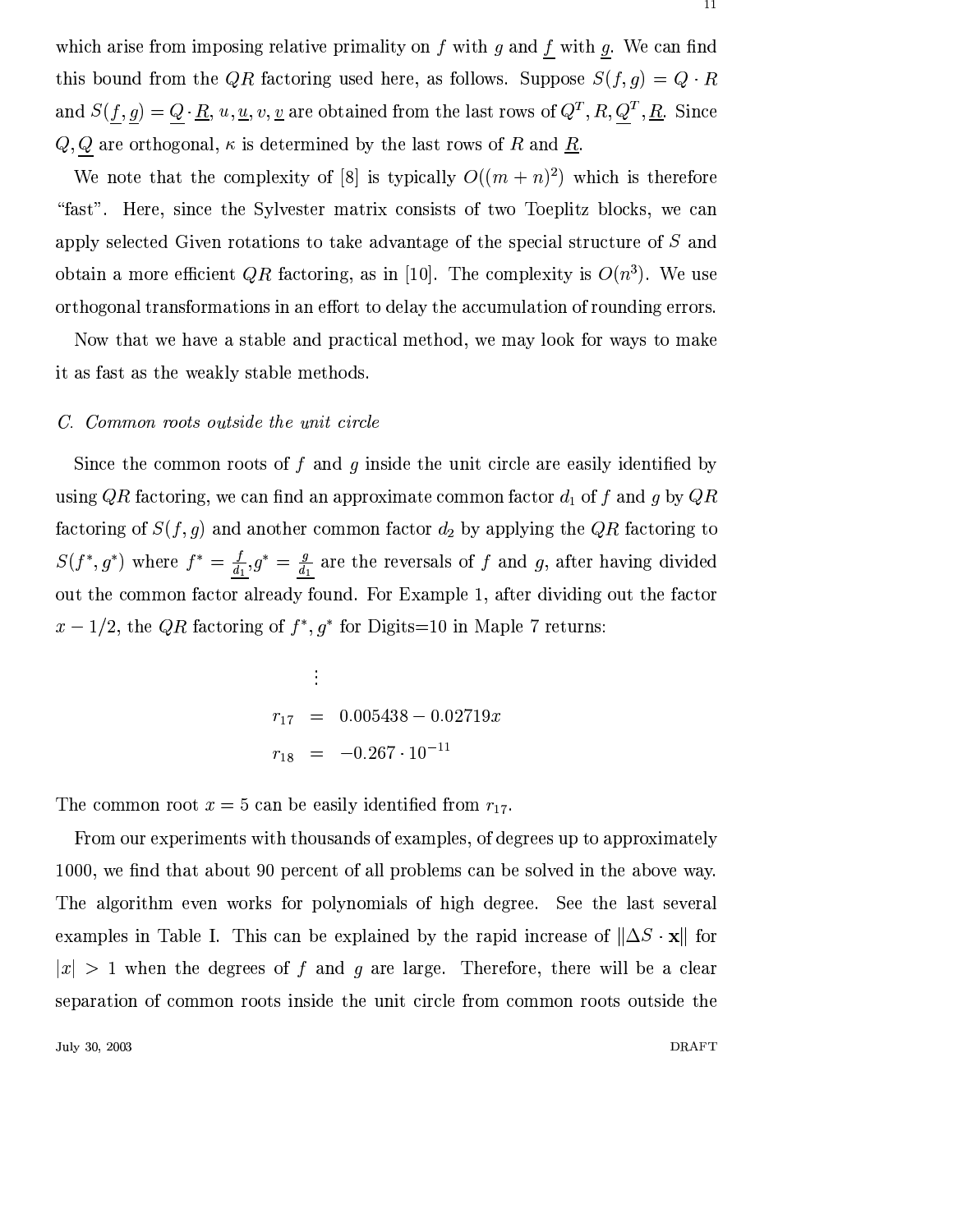unit circle.

*Example 2:* (Random polynomials of large degree)

$$
f = -0.011637 + 0.011604x + \cdots + 0.0035539x^{1019} + 0.0044980x^{1020},
$$

$$
q = 0.0060163 - 0.0023432 - \cdots - 0.0067346x^{1019} + 0.012149x^{1020}
$$

Suppose  $S(f,g) = QR$ . We observe that the norms of the right-bottommost submatrices of  $R$  have a big jump in norm between the 16th and 15th last rows:

$$
0.622\cdot 10^{-11}, 0.146\cdot 10^{-10}, \cdots, 0.646\cdot 10^{-9}, 0.182\cdot 10^{-8}, 0.376\cdot 10^{-8}, \textbf{0.00677}\cdots
$$

The 15th last row of R gives a common factor  $d_1$  of  $f, g$  with backward error of the order  $10^{-7}$ . The roots of  $d_1$  are all inside the unit circle.

The QR factoring of  $S(f/d_1, g/d_1)$  gives us another common factor  $d_2$  of degree 6 as the norm of  $R$  also has a big jump between the 7th and 6th last rows:

$$
0.165\cdot 10^{-13}, 0.439\cdot 10^{-12}, 0.133\cdot 10^{-11}, 0.749\cdot 10^{-11}, 0.148\cdot 10^{-10}, 0.320\cdot 10^{-10}, 0.05\cdot\cdot
$$

 $d_2$  has all its roots outside the unit circle. The details of the backward errors are given in the second last row in Table I.

#### D. Graeffe's root-squaring to improve separation from the unit circle

Graeffe's root-squaring technique is a classical technique to transform one polynomial problem to another, hopefully simpler, problem. We give a brief overview of this process here, but for details see any older numerical analysis text, e.g. [15]. The basic idea is this: Suppose  $f(x) = f_n(x - \alpha_1)(x - \alpha_2) \cdots (x - \alpha_n)$  is the polynomial whose zeros  $\alpha_k$  we wish to approximate.

Consider

$$
f_2(x) = (-1)^n f(-\sqrt{x}) f(\sqrt{x})
$$
  
= (-1)^n f\_n^2 (x - \alpha\_1^2) (x - \alpha\_2^2) \cdots (x - \alpha\_n^2). (13)

The first equation gives us a rational means to compute the coefficients of  $f_2$ , while the second equation shows that the roots of  $f_2$  are the squares of the roots of f. The coefficients of  $f_2$  can be computed using the FFT in time  $O(n \log n)$ .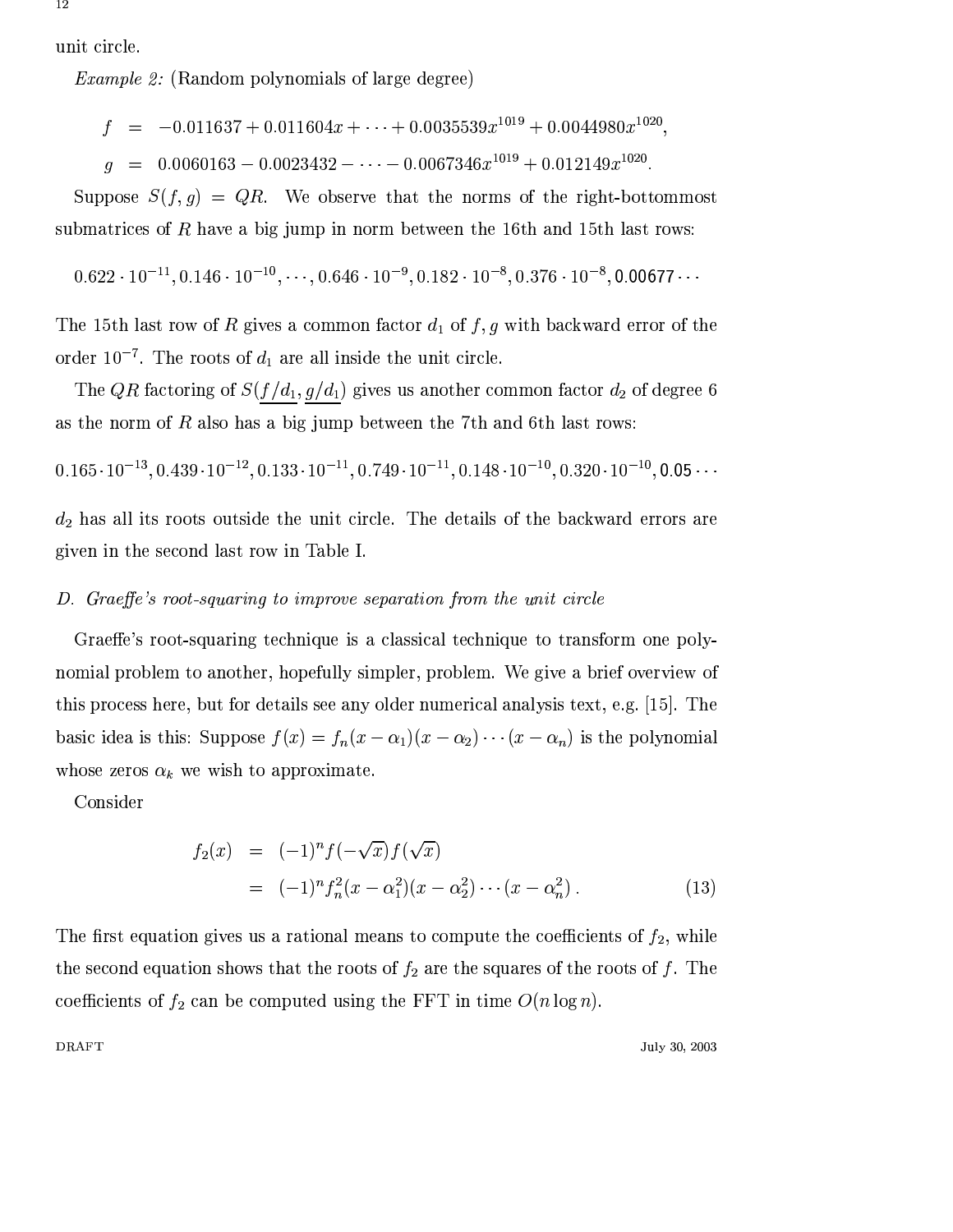Roots less than 1 in magnitude become smaller, therefore, while roots larger than 1 become larger. Thus, each step of the root-squaring process taken improves the separation of the roots from the unit circle. One drawback is that initially close complex zeros may become more separated (in angle and in magnitude) by this process, so we do not wish to use too many root-squaring operations.

In practice, we find that only a few root-squaring steps are needed to give useful improvements to the  $QR$  factoring. However, it is not a panacea, and for difficult cases, a further refinement is needed.

#### III. SPLITTING POLYNOMIALS OVER THE UNIT CIRCLE

In our experiments, we noticed some difficult cases where  $\|\Delta S \cdot \mathbf{x}\|$  is of moderate size because there were common roots very close to the unit circle. Without a refinement of the above technique, it is hard to compute the GCD correctly in such a case. We now present one such refinement.

It is well-known that, for high degree polynomials with coefficients randomly chosen from a normal or uniform distribution, the roots cluster about the unit circle [16]. However, for many cases occurring in practice, the common roots of  $f$ and  $q$  are distributed randomly inside or outside the unit circle. If the common roots are too close to the unit circle, the numerical  $QR$  factoring may not give us correct information about the GCD.

One possible solution is to split (factor) f or q over the unit circle. For example,  $f(x) = f_1(x) \cdot A(x) \cdot f_2(x)$  where all zeros of  $f_1$  lie inside the circle of radius  $\rho_1 < 1$ , all zeros of  $f_2$  lie outside the circle of radius  $\rho_2 > 1$ , and  $A(x)$  has all its zeros in the "ambiguous" annulus  $\rho_1 \leq |z| \leq \rho_2$ . Then  $GCD(f_1, g)$ ,  $GCD(\underline{f_2}, g)$  can be obtained correctly by the  $QR$  factoring. We will discuss this approach in more detail in a subsequent paper. For the rest of this paper, we assume that  $A(x)$  can always be taken to be 1, i.e. that there are no common roots in the ambiguous annulus. This can be made more nearly true always by using Graeffe's root-squaring process. The splitting helps the stability of the algorithm considerably.

*Example 3:* (A difficult example.) Let  $f = f_1 \cdot h_1$ ,  $g = g_1 \cdot h_1$ ,  $f_1, g_1$  are relatively July 30, 2003 **DRAFT**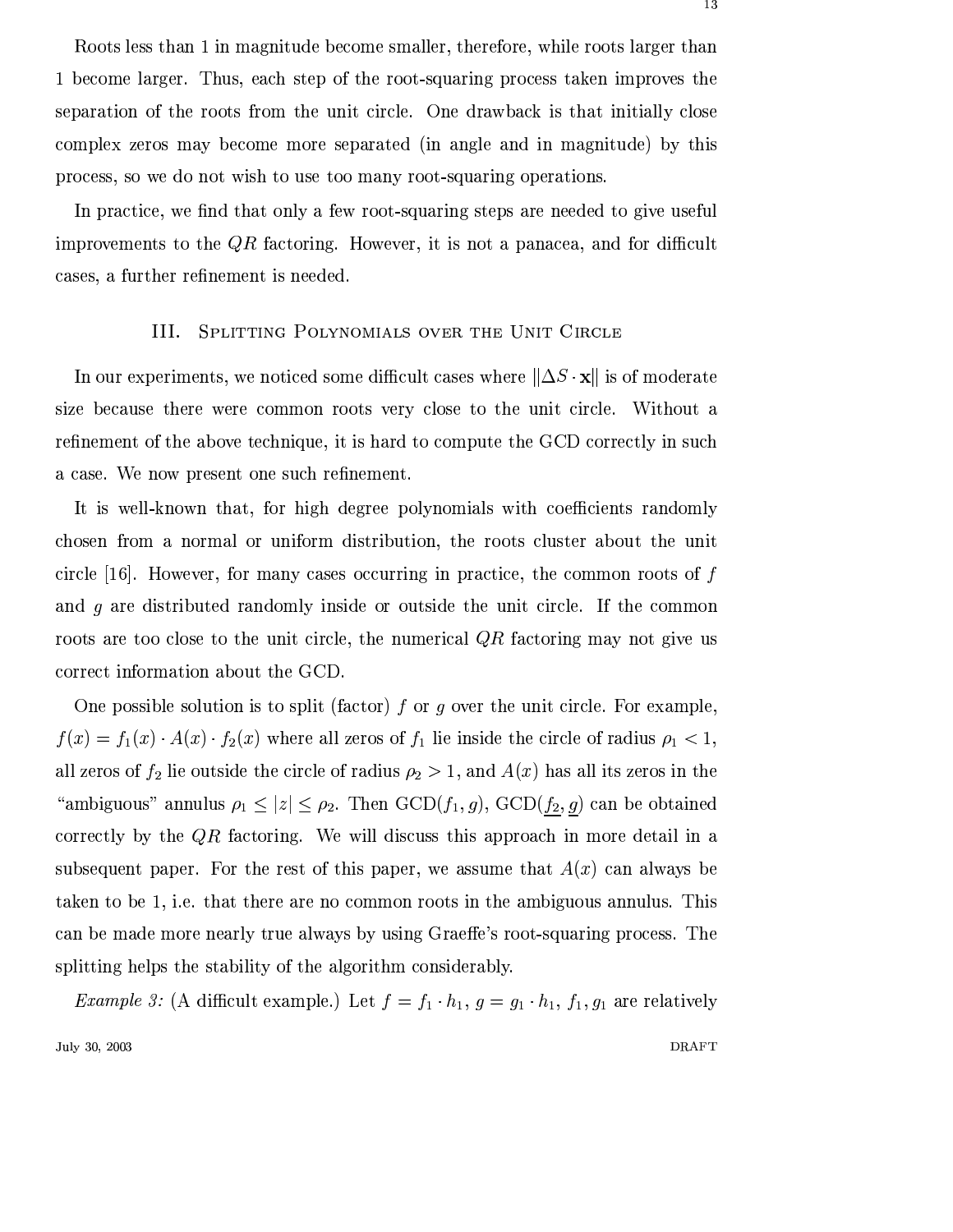prime and

**DRAFT** 

$$
f_1 = -26 + 31x + 18x^2 + 56x^3 + \dots + 65x^{22} - 48x^{23} + 3x^{24} + 64x^{25},
$$
  
\n
$$
g_1 = 37 - 31x - 45x^2 - 80x^3 + \dots + 85x^{25} - 54x^{26} + 49x^{27} + 79x^{28},
$$
  
\n
$$
h_1 = 1 + 14x + 90x^2 - 4x^3 + \dots - 8x^{11} - 55x^{12} - 62x^{13} - 10x^{14}.
$$

The norms of the right bottommost submatrices of  $R$  increase steadily as:

$$
.164 \cdot 10^{-14}, \cdots, .703 \cdot 10^{-8}, .168 \cdot 10^{-7}, .156 \cdot 10^{-5}, .157 \cdot 10^{-5}, .758 \cdot 10^{-4}, .139 \cdot 10^{-3}, .0111, \cdots
$$

It is therefore hard to obtain a good approximation to  $h_1$ .

However, if we split the polynomial  $f = f_1 \cdot f_2$  over the unit circle and  $S(f_1, g)$  $Q_1 \cdot R_1$ ,  $S(\overline{f_2}, \overline{g}) = Q_2 \cdot R_2$ , the norms of the right-bottom submatrices of  $R_1, R_2$ have a big jump in norm:

$$
0.669 \cdot 10^{-10}, 0.645 \cdot 10^{-9}, 0.140 \cdot 10^{-8}, 0.225 \cdot 10^{-8}, 0.413 \cdot 10^{-8}, 0.00152, \cdots
$$

$$
0.580 \cdot 10^{-13}, 0.601 \cdot 10^{-12}, 0.411 \cdot 10^{-11}, \cdots, 0.336 \cdot 10^{-9}, 0.479 \cdot 10^{-9}, 0.00201, \cdots
$$

It follows that  $h_1$  can be retrieved from the 6th last row of  $R_1$  and the 10th last row of  $R_2$ . In this case, there are no roots too close to the unit circle for this refinement, and  $h_1$  is correctly recovered by this refined technique.

The splitting can be performed in a classical way, using contour integrals. This method has been discussed by many authors [17], [18], [19], [20] as a tool for finding all roots of polynomials. The main steps are given in the following algorithm. It is time-consuming to evaluate the contour integrals to high accuracy. Therefore, the algorithm first splits the polynomial to a relatively low accuracy and then refines the factoring by an iterative method. The first step, root-squaring, is used to push the roots away from the unit circle. The FFT is used to accelerate the computation in steps 1 and 2.1. Unlike the algorithm in [19], which uses the fast methods available for Padé approximation in Step 3, we recursively make use of  $QR$  factoring for GCD computation. The reason is that polynomials  $p_{k-j}(x)$  and  $G_{k-j+1}(x^2)$  only have common zeros outside the unit circle since the all roots of  $G_{k-j+1}$  lie outside the unit circle. Step 2.2.1 can also use  $QR$  factoring for the same reason because the roots of  $F_k$  and  $G_k$  are well separated by the unit circle.

July 30, 2003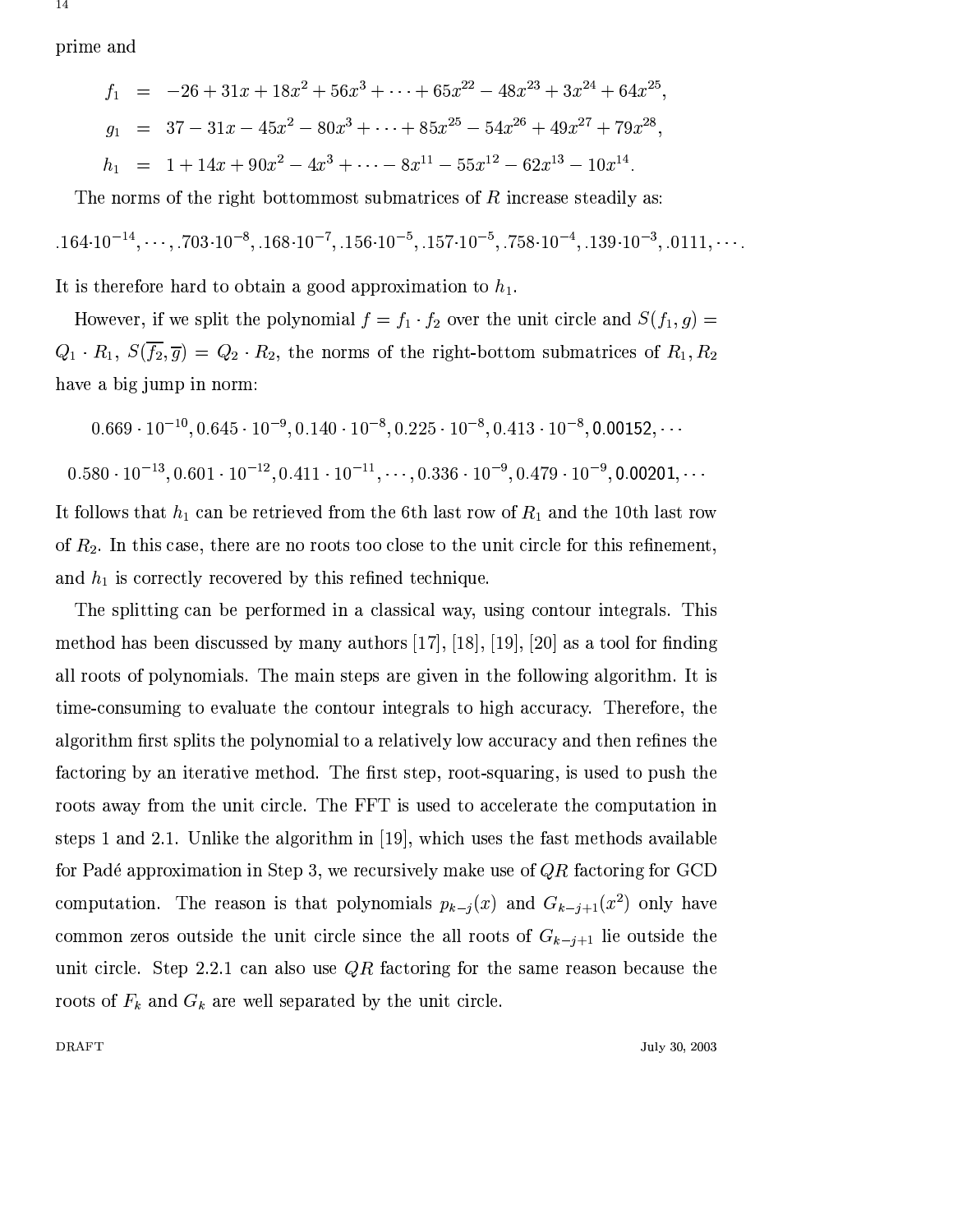# **Algorithm Split**

**Input:** One monic univariate polynomial  $p(x)$  with degree n, radius  $r = 1$ , tolerance  $\varepsilon$ .

**Output:** Univariate polynomials F, G, such that  $||p - F \cdot G|| < \varepsilon$ , split by the unit circle and center  $(0, 0)$ .

Step 1. [recursive lifting] Apply k root-squaring Graeffe's steps (usually k is 1, 2) or  $3)$ 

$$
p_{i+1}(x) = (-1)^n p_i(-\sqrt{x}) p_i(\sqrt{x}), \quad i = 0, 1, ..., k-1.
$$

Step 2. [splitting  $p_k$ ]

- 2.1 [rough approximation of  $F$  and  $G$ ]
- 2.1.1 Compute

$$
s_N = \frac{1}{2\pi i} \int_C x^N \frac{p'_k(x)}{p_k(x)} dx = \sum_{i=1}^v z_i^N
$$

where C is the unit circle;  $z_i$  are all the roots of  $p_k$  inside C, i.e., the roots of  $F_k$ ; v is the integer closest to  $s_0$ , i.e., the number of zeros of  $p_k$  inside C.

2.1.2 From  $s_1, s_2, ..., s_v$ , compute the coefficients of the polynomial  $F_k$ .

- 2.1.3 Compute  $G_k = \text{quo}(p_k, F_k)$ .
- 2.2 [Newton's iteration, one step]
- 2.2.1 Compute  $u$  and  $v$  such that

$$
u \cdot F_k + v \cdot G_k = 1.
$$

2.2.2 Compute  $\Delta F_k$  and  $\Delta G_k$  in higher precision as

$$
\Delta F_k = \text{polyrem}(p_k \cdot v, F_k)
$$
  

$$
\Delta G_k = \text{polydiv}(p_k - F_k \cdot G_k - \Delta F \cdot G_k, F_k)
$$

2.2.3 Set  $F_k = F_k + \Delta F_k$ ,  $G_k = G_k + \Delta G_k$ .

July 30, 2003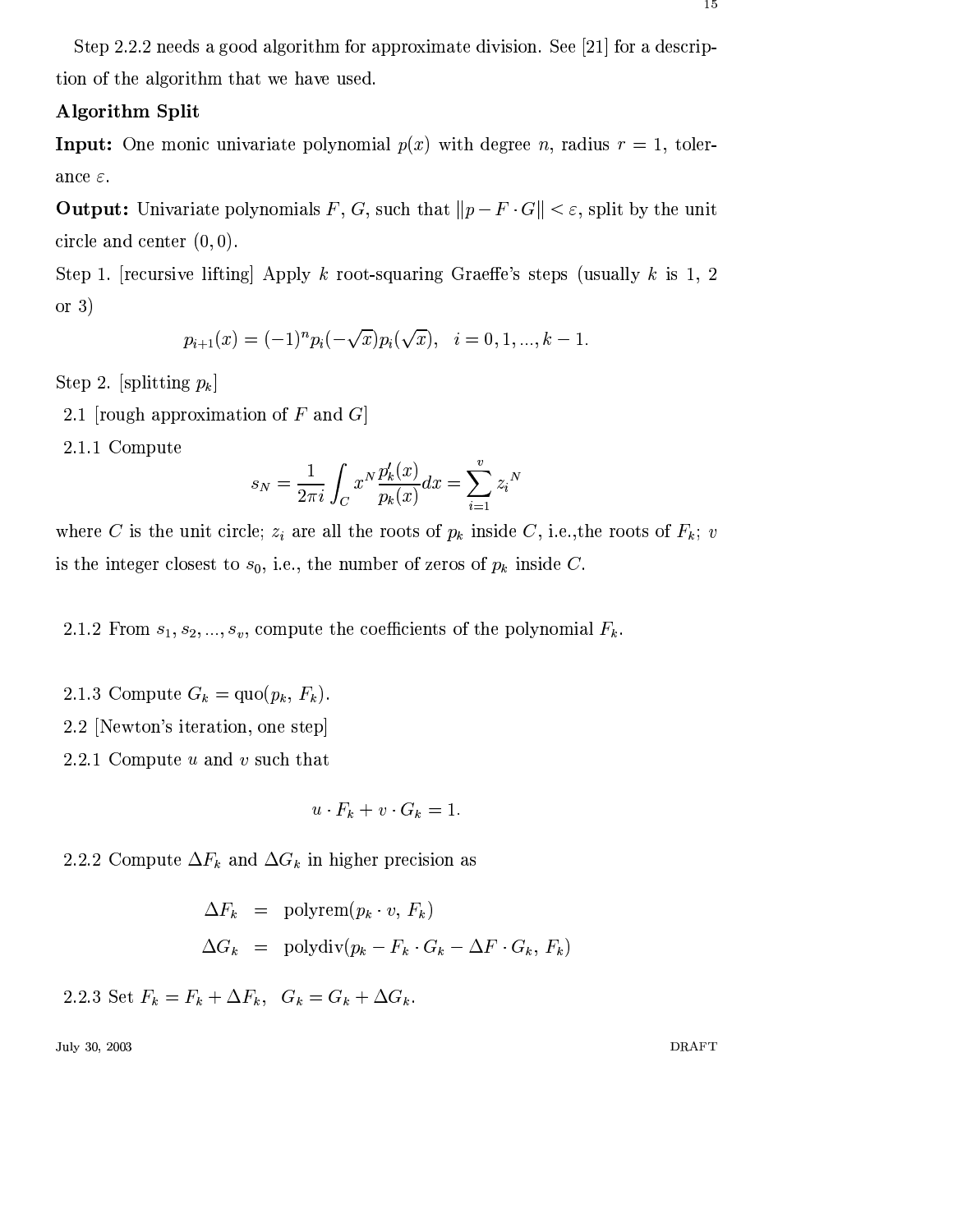Step 3. [recursive descending] For i from 1 to k do

$$
G_{k-j} = \gcd(p_{k-j}(x), G_{k-j+1}(x^2))
$$
  

$$
F_{k-j} = \text{polydiv}(p_{k-j}, G_{k-j})
$$

Here polyrem(a,b) is the remainder on approximate division of a by b, while polydiv is the best fit quotient on division of  $a$  by  $b$ , that is, it has the smallest remainder in the 2-norm sense. The algorithm is expected to improve in performance if this is replaced by approximate division using total least squares.

#### THE ALGORITHM FOR GCD COMPUTATION IV.

## Algorithm GCD

**Input:** Two univariate polynomials  $f(x)$  and  $g(x)$ , tolerance  $\varepsilon$ .

**Output:** Univariate polynomials u, v, d such that  $||f - d \cdot f_1|| < \varepsilon$ ,  $||g - d \cdot g_1|| < \varepsilon$ ,  $||uf + vg - d|| < \varepsilon$  and  $deg(u) < deg(g) - deg(d)$ ,  $deg(v) < deg(f) - deg(d)$ .

Note that  $||uf + vg - d|| < \varepsilon$  can be rewritten as  $||u\Delta f + v\Delta g|| < \varepsilon$ , where  $\Delta f = f - d \cdot f_1$  and  $\Delta g = g - d \cdot g_1$ . This represents an extra constraint on u and  $v$ , and thus disallows them from growing to be too large.

Step 1. [Initialization]

1.1 Make the input f and q to be unit 2-norm with positive leading coefficients. Step 2.  $[QR\text{-}factoring]$ 

2.1 Form the Sylvester matrix  $S$  of  $f$  and  $g$ .

2.2 Compute the *QR*-factoring for  $S = Q \cdot R$ .

2.3 Suppose  $R_{22}^{(k)}$  are the last  $(k+1) \times (k+1)$  submatrices of R such that  $||R_{22}^{(k)}|| > \varepsilon$ but  $||R_{22}^{(k-1)}|| < \varepsilon$ .

case 0.  $\left|\right| |R_{22}^0|| > \varepsilon$ :  $d_1 = 1$ , u and v are formed by the last row of  $Q^T$ .

case 1. 
$$
\left[\frac{\|R_{22}^{(k)}\|}{\|R_{22}^{(k-1)}\|} > 0.1/\varepsilon\right]: d_1
$$
's coefficients are given by the first row of  $R_{22}^{(k)}$ .

case 2.  $\left[\right] \exists k_1$  (biggest) such that  $\frac{\|R_{22}^{(k_1)}\|}{\|R_{22}^{(k_1-1)}\|} > 0.1/\varepsilon$ :  $d_1$ 's coefficients are given by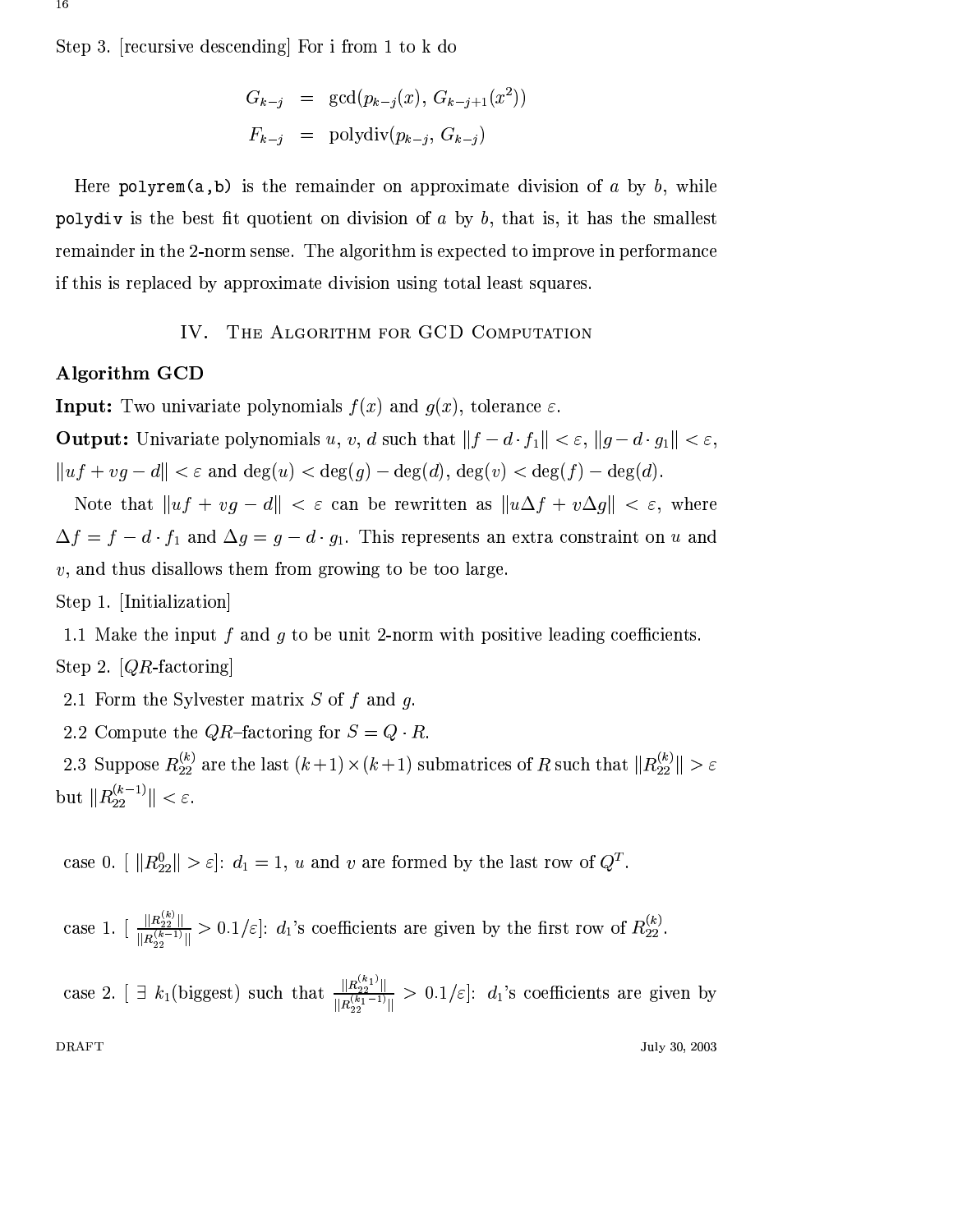the first row of  $R_{22}^{(k_1)}$ .

case 3. [Difficult case]: Use the algorithm **Split** to find the common roots of  $f$  and g inside the unit circle and form the divisor  $d_1$ .

Step 3. [Coprime check]

3.1 Compute cofactors  $f_1$  and  $g_1$ :

$$
f_1 = \text{polydiv}(f, d_1),
$$
  

$$
g_1 = \text{polydiv}(g, d_1).
$$

3.2 Apply Step 2 to  $x^{\deg(f_1)} \cdot f_1(x^{-1}), x^{\deg(g_1)} \cdot g_1(x^{-1})$  to obtain  $d_2$ . 3.3 Apply Step 2 to cofactors of f, g w.r.t.  $d = d_1 \cdot d_2$  to obtain u, v(case 0). Step 4. Return  $u, v, d$ .

## V. MULTIPLE COMMON ROOTS

The method given in this paper has no difficulty finding accurate common factors of problems that have multiple approximate common roots; however, it is the coefficients of the factors with multiple roots that are recovered, not the multiple roots themselves. To accurately find the multiple roots from these approximate common factors requires a separate analysis.

#### VI. THEORETICAL COMPLEXITY ANALYSIS

Suppose that the degree of f is n and the degree of g is m, and  $n \geq m$ . The complexity of the main steps of Algorithm GCD (page 16) are:

- 1. Step 2.2:  $O(n^3)$  (see Section I-B)
- 2. Step 2.3: see below (Algorithm Split)

3. Step 3.1:  $O(n^2)$ , because the matrix involved in the polynomial division is a Toeplitz matrix. The complexity can be achieved by using the algorithm in [22].

Supposing that the degree of the polynomial to be split is n, the complexity of the main steps in Algorithm Split (page 15) are:

1. Step 1.  $O(kn \log n)$ , k is usually 1,2, or 3.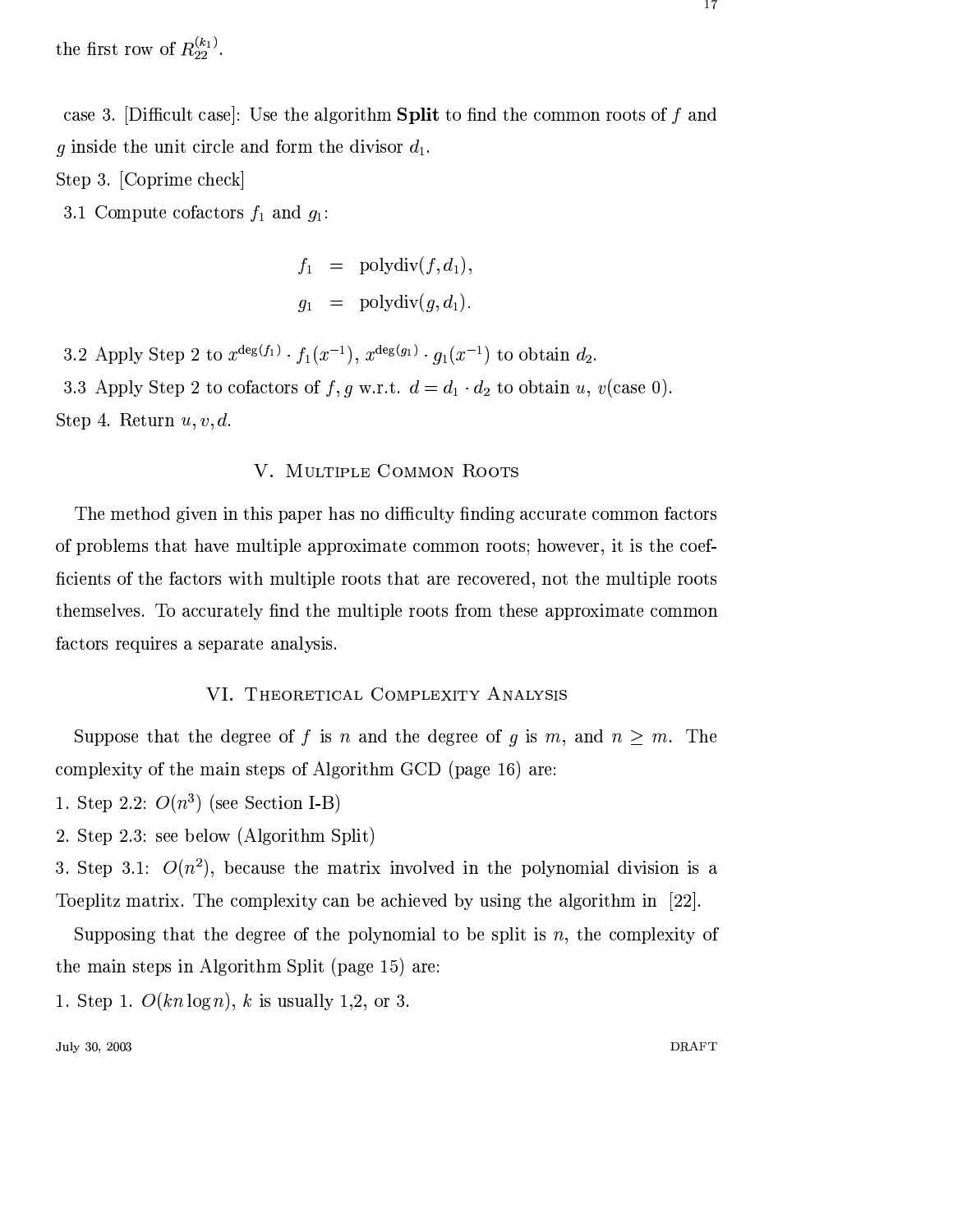18

2. Step 2.1  $O(n \log^2 n)$ .

3. Step 2.2.1  $O(n^2)$ . Since the roots of two factors are well separated (with respect to the unit circle), the Sylvester matrix is well conditioned. Moreover, since a Sylvester matrix is a quasi-Toeplitz matrix, the method in [23] gives a fast stable way to find  $u$  and  $v$ .

# 4. Step 2.2.2.  $O(n^2)$ .

5. Step 3.  $O(n^3)$ . We apply QR factoring to the reciprocal of the two polynomials since the two polynomials only have common roots outside the unit circle.

#### VII. TEST RESULTS

# A. Comparison with Example 2 of [1]

The Example 2 of [1] is as follows. Let  $A(z) = d(z)A_1(z)$  and  $B(z) = d(z)B_1(z)$ , where

$$
d(z) = z5 - 0.6z4 - 0.05z3 - 0.05z2 - 1.05z + 0.55
$$
 (14)

$$
B_1(z) = z^9 + 1.95z^8 + 0.6699z^7 + 0.1978z^6 + 0.2271z^5
$$
  
- 1.5652z<sup>4</sup> - 1.99118z<sup>3</sup> - 0.7413z<sup>2</sup> - 0.0801z + 0.0634 (15)  

$$
A(z) = z^{10} - 1.6z^9 + 2.42z^8 - 1.148z^7 + 1.2248z^6 + 1.2875z^5
$$

$$
A_1(z) = z^{10} - 1.6z^9 + 2.43z^6 - 1.148z^7 + 1.2248z^6 + 1.3875z^8
$$
  
- 0.9895z<sup>4</sup> + 0.9751z<sup>3</sup> - 0.7813z<sup>2</sup> - 0.623z + 0.0692. (16)

We note that  $d(z)$  has one root inside the unit circle, and four outside. Using the technique of this paper, the root inside the unit circle is easily found by a  $QR$ factoring of the Sylvester matrix of  $A$  and  $B$ , and the four roots outside are found by a  $QR$  factoring of the reversals of A and B.

The paper [1] reported a failure of the condition estimator of the method of that paper. We believe that this failure was, in essence, caused by the fact that some of the common roots were inside and some were outside the unit circle. The improvement of this present paper is sufficient to allow this example to be solved in a straightforward way, even without the contour integral splitting refinement.

Assume  $A(z)$ ,  $B(z)$  are perturbed by noise uniformly distributed over the interval **DRAFT** July 30, 2003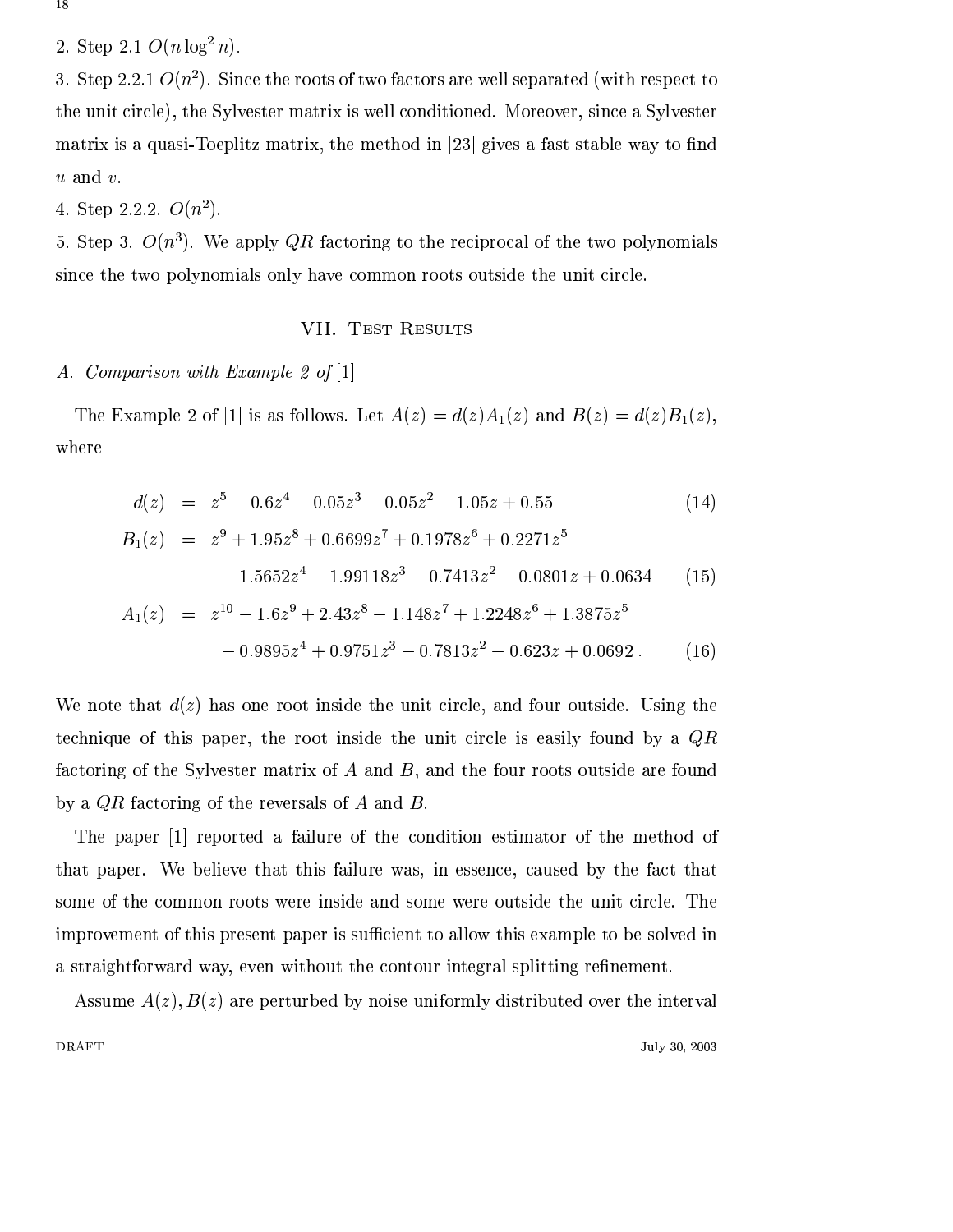$[-10^{-4}, 10^{-4}]$ , for example:

 $=$   $-0.000045 z - 0.000026 z^{14} + 0.000027 z^{13} + 0.000007 z^{7} + 0.000031 z^{2} + 0.000097 z^{5}$  $p_1$  $= 0.000067 z^{10} + 0.000077 z^{11} + 0.000009 z^9 - 0.00009 z^8 + 0.000017 z^7 - 0.000007 z^2$  $p_2$ 

What follows is the output of our prototype<sup>3</sup> Maple implementation of this algorithm, with a "verbose" flag set to display diagnostics.

```
u, v, G := GCD(A, B, z, 10^(-4));
```
 $GCDAux1$ : "the norm of last row" .284656437560687029e-7  $GCDAux1$ : "the norm of row i" .8316275671e-5 "the norm of row i"  $GCDAux1$ : .1481225254e-4 "the norm of row i"  $GCDAux1$ : .7056767811e-4 "the norm of row i"  $GCDAux1$ : .2704901034e-3 "difficult case"  $GCDAux1$ : 3.833059421 evalpower: "the number of evaluation points" 128 "backward error before Newton correction" newtoncorr: .35477855478731733890e-8 newtoncorr: "backward error after Newton correction" .49457664275585600318e-14 liftsplit: "the recursive lifting"  $\overline{2}$ "the norm of last row"  $gcd:$ .22953160554339941600e-19  $gcd:$ "the norm of row i" .46605225347743864345e-19 "the norm of row i"  $gcd:$ .33792973353257670683e-18 "the norm of row i" .97551297786436466787e-17  $gcd:$ "the norm of row i"  $gcd:$ .37999540616867081304 "the recursive lifting" liftsplit:  $\mathbf{1}$  $gcd:$ "the norm of last row" .10664254136696871263e-18 "the norm of row i" .26730184088293526629e-18  $gcd:$ "the norm of row i" .47071096006575861955e-18  $gcd:$ 

 ${}^{3}$ At the time this paper was written, only a prototype was available. Now, by the efforts of Lihong Zhi and Hiroshi Kai, this algorithm has been incorporated into Maple 9 for public distribution.

July 30, 2003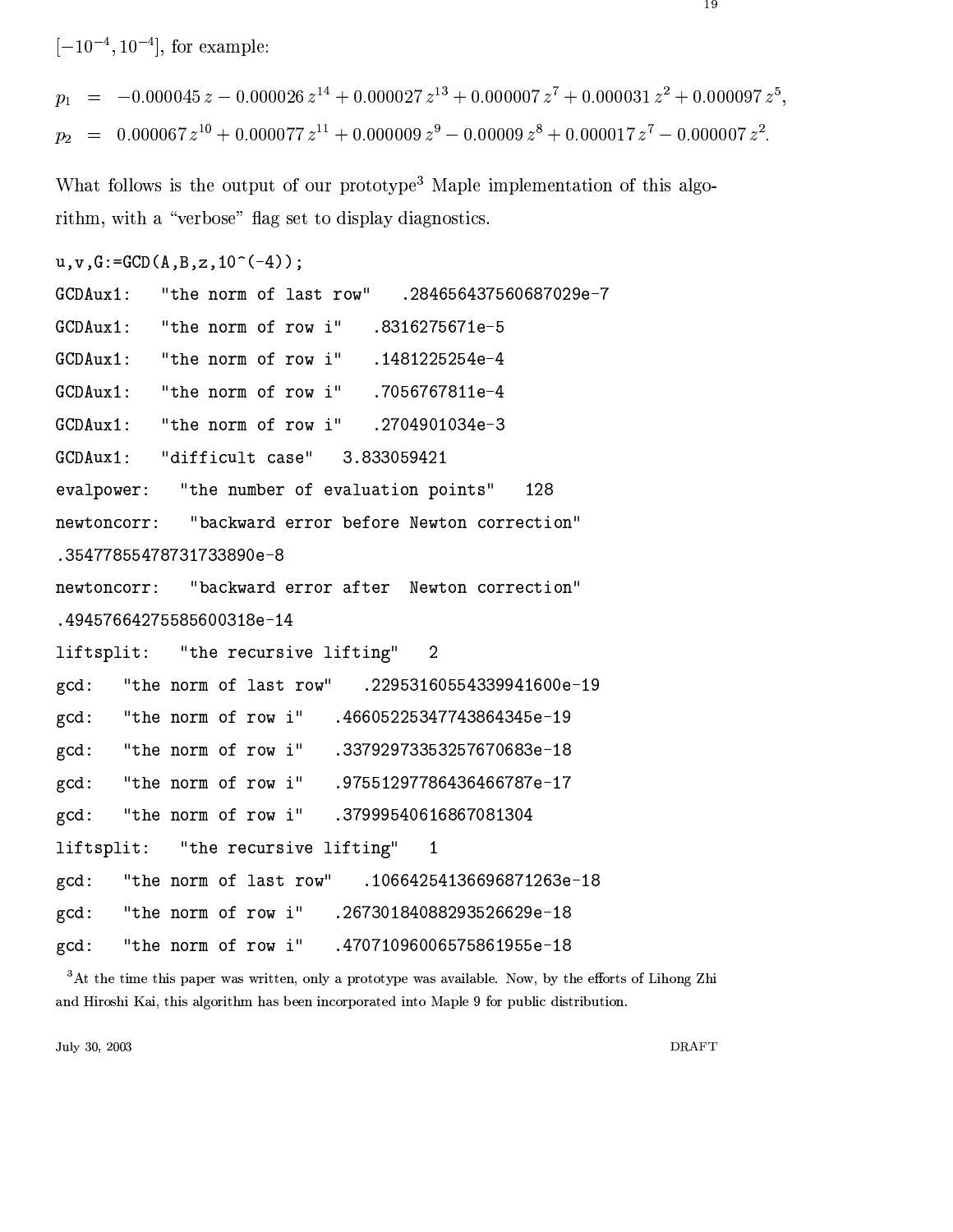.72594421795366104827e-18  $gcd:$ "the norm of row i" "the norm of row i" .49635707831783407565  $gcd:$ GCDAux1: "Degree of GCD and backward error for f,g"  $\mathbf{1}$ .2775811604e-5 .5520080356e-5 "the norm of last row" GCDAux2: .687906778348371770e-6  $GCDAux2$ : "the norm of row i" .1446564243e-5 "the norm of row i" .3282314241e-5  $GCDAux2$ : "the norm of row i" .1167654451e-4  $GCDAux2$ :  $GCDAux2$ : "the norm of row i" .1251891406 "quick decrease"  $GCDAux2$ : 10721.42024  $GCDAux2$ : "Degree of GCD and backward error for f,g"  $\overline{4}$ .1128148472e-4 .8291147487e-5

$$
u = -2.535456495 - 13.23934493 z - 25.83016828 z2 - 17.92465245 z3 + 3.008400870 z4
$$
  
+4.855307551 z<sup>5</sup> + 11.93468274 z<sup>6</sup> + 24.99521476 z<sup>7</sup> + 12.24668103 z<sup>8</sup>,

$$
v = 10.77657120 + 3.167861608 z - 3.131239168 z2 - .3687451268 z3 - 9.197080343 z4
$$
  
-21.26844693z<sup>5</sup> + 15.19657543 z<sup>6</sup> - 29.53533751 z<sup>7</sup> + 18.48136619 z<sup>8</sup> - 12.24726791z<sup>9</sup>,  

$$
C = 270076256 - 7608206196 z - 9252504042 z2 - 92529861052 z3 - 2044226272 z4
$$

 $\hspace{1.5cm} = \hspace{.3cm} .279076256 - .7608296186 \, z - .0253504943 \, z^2 - .02532861052 \, z^3 - .3044336272 \, z^4$ G  $+.5072422832 z^5.$ 

If we start with the QR-factorization of reciprocal of  $A$  and  $B$ , then no splitting is needed. Since the final results are quite similar to the  $u, v, G$  above, we omit them here, but just show the diagnostics.

| GCDAux2: "the norm of row i" .1718129308e-5           |  |
|-------------------------------------------------------|--|
| GCDAux2: "the norm of row i" .2883180742e-5           |  |
| GCDAux2: "the norm of row i" .1320829125e-4           |  |
| GCDAux2: "the norm of row i" .1195369248              |  |
| GCDAux2: "quick decrease" 9050.143015                 |  |
| GCDAux2: "Degree of GCD and backward error for f,g" 4 |  |

**DRAFT** 

July 30, 2003

20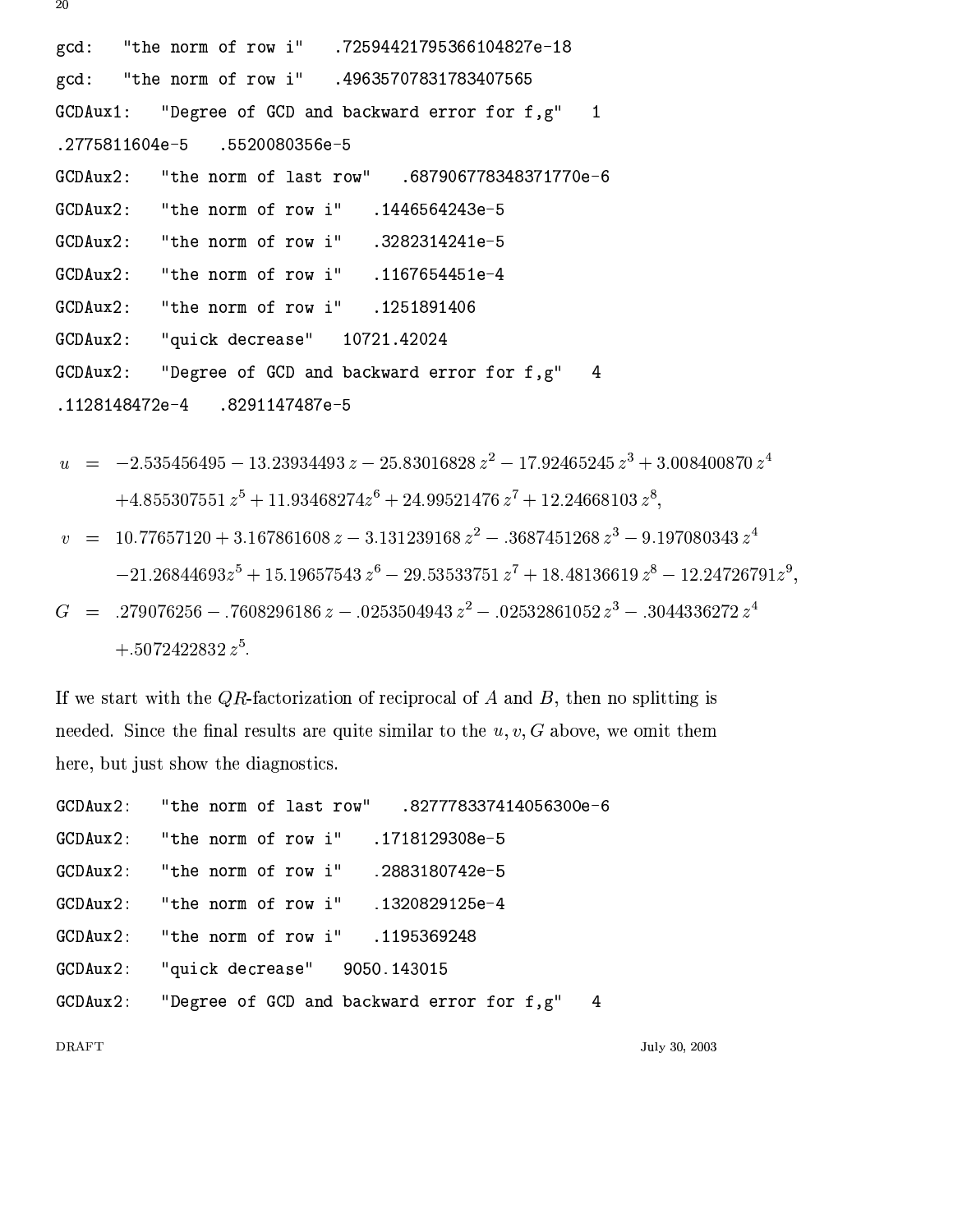```
.7347826910e-5
                   .7980726203e-5
            "the norm of last row"
GCDAux1:
                                       .102517511356116598e-6
GCDAux1:
            "the norm of row i"
                                    .1774173932e-2
GCDAux1:
            "quick decrease"
                                 17306.05735
GCDAux1:
            "Degree of GCD and backward error for f,g"
                                                             \mathbf{1}.7987969771e-5
                    .1561375946e-4
```
B. Summary of tests with high degree random polynomials

See Table I.

#### VIII. CONCLUDING REMARKS

This paper identifies a difficulty with previous attempts at practical methods for the computation of approximate GCD, and presents an improved alternative together with an error analysis, theoretical complexity analysis, and experimental results on several thousand examples. The method used in this paper seems to be of potential use in practice, for polynomials of moderately large degree (up to about 1000). One open problem of theoretical interest is what to do about common roots in the (narrow) ambiguous annulus  $\rho_1 \leq |z| \leq \rho_2$ , and we will pursue this in a future paper. Another open problem is whether fast  $O(n^2)$  QR factoring [23] can be stably used in this context.

#### ACKNOWLEDGMENTS

Lihong Zhi would like to thank Prof. Matu-Tarow Noda for useful suggestions. The authors thank Hiroshi Kai for polishing and delivering the QRGCD package for distribution with Maple 9.

#### **REFERENCES**

- [1] Christopher J. Zarowski, Xiaoyan Ma, and Frederick W. Fairman, "A QR-factorization method for computing the greatest common divisor of polynomials with real-valued coefficients," IEEE Trans. Signal Processing, vol. 48, pp. 3042-3051, 2000.
- [2] James W. Demmel, "On condition numbers and the distance to the nearest ill-posed problem," Numer. Math., vol. 51, pp. 251-289, 1987.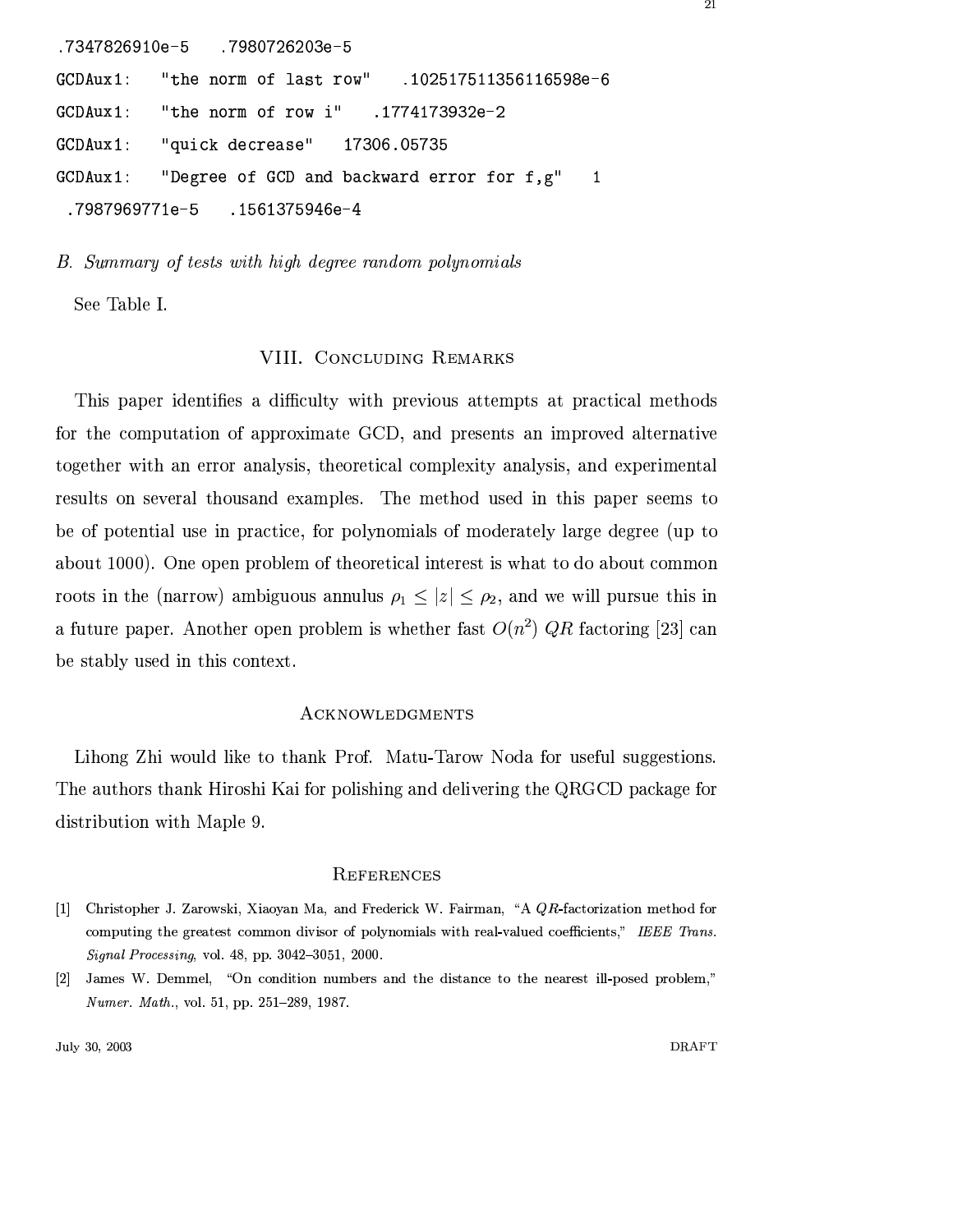#### TABLE I

BACKWARD ERRORS FOR ALGORITHM GCD.  $d_1$  is the common factor of f and g found by subroutine GCDAux1, which computes the QR factors of the Sylvester matrix of f and g.  $d_2$  is the common factor found by subroutine GCDAux2 which computes the  $QR$  factors of the Sylvester matrix of the reversals of  $f/d_1$  and  $g/d_1$ .  $d = d_1 \cdot d_2$  is the approximate GCD of f

and  $g$ . An  $(*)$  denotes a difficult case where the splitting algorithm is needed.

| $(\deg(f), \deg(g))$ | $deg(d_1)$  | $deg(d_2)$     | $\ u\cdot f+v\cdot g-d\ $ | $  f - d \cdot f_1  $ | $  g - d \cdot g_1  $ |
|----------------------|-------------|----------------|---------------------------|-----------------------|-----------------------|
| (30, 25)             | 8           | $\overline{2}$ | $0.326e-6$                | $0.718e-7$            | $0.926e-7$            |
| (42, 32)             | 11          | $\mathbf{1}$   | $0.174e-6$                | 0.981e-7              | 0.780e-7              |
| (55, 50)             | 18          | $\overline{2}$ | $0.553e-5$                | $0.404e-5$            | $0.356e-5$            |
| $(55, 50)^*$         | 10          | 10             | $0.154e-7$                | $0.651e-7$            | 0.336e-7              |
| (65, 45)             | $\mathbf 3$ | 12             | $0.208e-6$                | $0.151e-6$            | $0.523\mathrm{e}{-6}$ |
| $(65, 55)^*$         | 14          | 11             | $0.156e-5$                | 0.470e-6              | $0.467e-6$            |
| (65, 55)             | 21          | $\overline{4}$ | $0.820e-8$                | $0.136e-7$            | $0.129e-7$            |
| (75, 65)             | 14          | 1              | $0.890e-6$                | $0.389e-6$            | $0.168e-6$            |
| (80, 60)             | 19          | $\mathbf{1}$   | $0.371e-4$                | $0.642e-5$            | $0.290e-5$            |
| $(80, 60)^*$         | 10          | 10             | $0.349e-7$                | $0.719e-7$            | 0.862e.7              |
| (100, 80)            | 36          | $\overline{4}$ | $0.216e-3$                | $0.210e-4$            | $0.193e-4$            |
| $(100, 80)^*$        | 18          | 22             | $0.123e-7$                | 0.388e-7              | $0.409e-7$            |
| (110, 90)            | 5           | 5              | $0.270e-7$                | $0.321e-8$            | $0.684e-8$            |
| (155, 155)           | 97          | 6              | $0.628e-4$                | 0.367e-4              | $0.478e-4$            |
| (159, 159)           | 99          | 5.             | $0.203e-4$                | $0.389e-6$            | $0.714e-6$            |
| $(168, 101)^*$       | 33          | 26             | $0.632e-7$                | $0.233e-7$            | 0.198e-7              |
| $(166, 79)^*$        | 28          | 33             | $0.411e-7$                | $0.217e-6$            | $0.213e-6$            |
| $(156, 78)^*$        | 28          | 26             | $0.702e-5$                | $0.631e-6$            | $0.740e-6$            |
| $(138, 83)^*$        | 30          | 20             | $0.7335e-6$               | $0.213e-6$            | $0.131e-6$            |
| $128)$ *<br>(132,    | 19          | 29             | $0.193e-5$                | $0.259e-6$            | $0.239e-6$            |
| (208, 108)           | 4           | $\overline{4}$ | $0.192e-4$                | $0.293e-5$            | $0.208e-5$            |
| (220, 120)           | 9           | 11             | $0.277e-4$                | $0.258e-4$            | $0.156e-4$            |
| (320, 220)           | 12          | 8              | $0.381e-6$                | $0.266e-7$            | $0.214e-7$            |
| (510, 210)           | 4           | 6              | $0.322e\ 6$               | $0.108e-8$            | $0.912e-8$            |
| (530, 230)           | 18          | 12             | 0.327e-5                  | $0.112e-5$            | $0.127e\ 5$           |
| (1020, 1020)         | 14          | 6              | $0.192e-6$                | $0.183e-7$            | 0.187e-7              |
| (1024, 1022)         | 10          | 10             | $0.282e-5$                | $0.421e-8$            | $0.227e-8$            |
| (1020, 1020)         | 8           | 12             | $0.121e-3$                | $0.247e-5$            | 0.877e-6              |

#### 22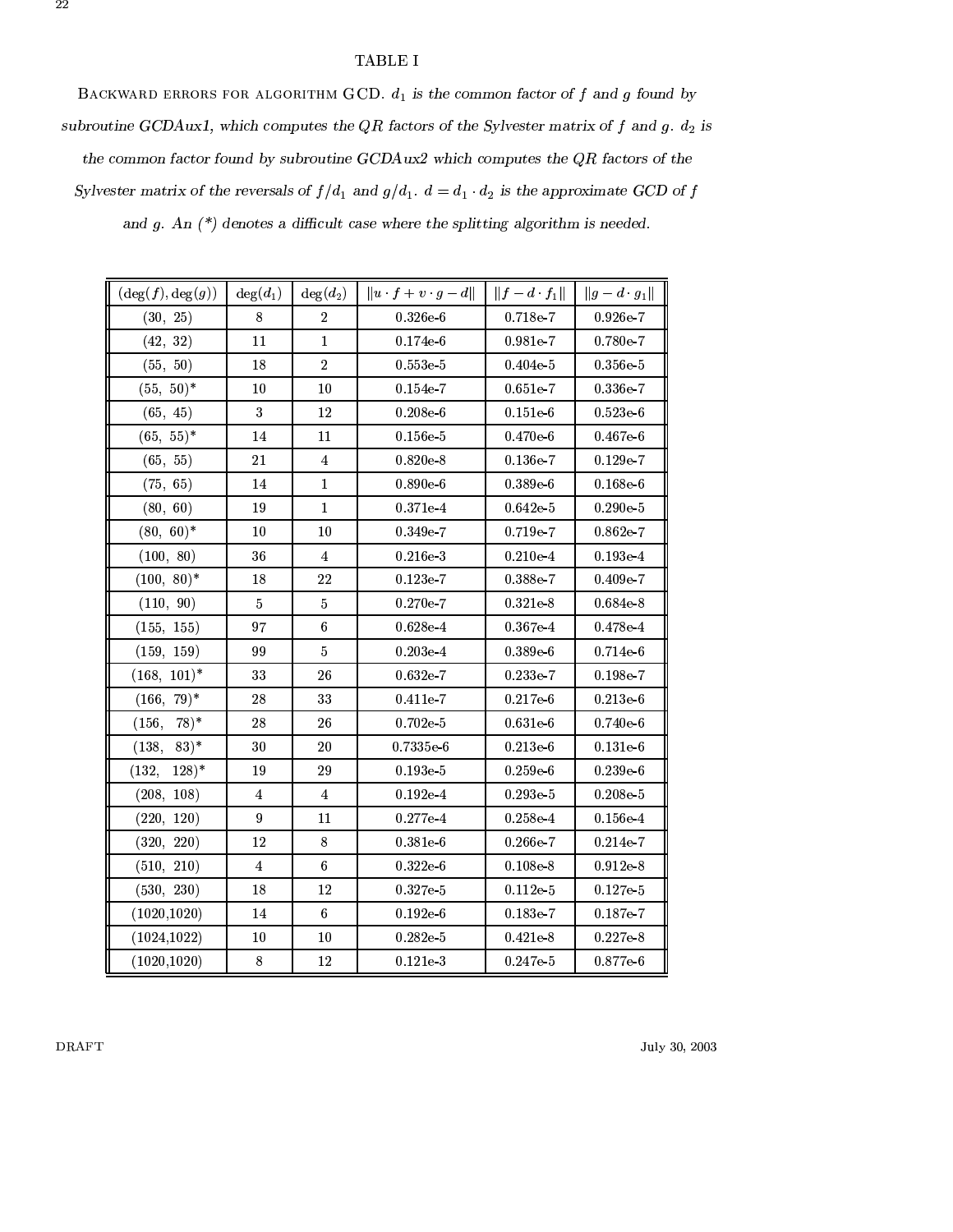- $[3]$ Robert M. Corless, Patrizia M. Gianni, Barry M. Trager, and Stephen M. Watt, "The Singular Value Decomposition for polynomial systems," in International Symposium on Symbolic and Algebraic Computation, A.H.M. Levelt, Ed., Montréal, Canada, 1995, pp. 195-207, ACM.
- [4] N. K. Karmarkar and Lakshman Y. N., "Approximate polynomial greatest common divisors and nearest singular polynomials," in International Symposium on Symbolic and Algebraic Computation, Zürich, Switzerland, 1996, pp. 35-42, ACM.
- [5] N. K. Karmarkar and Lakshman Y. N., "On approximate GCDs of univariate polynomials," Journal of Symbolic Computation, vol. 26, no. 6, pp. 653–666, 1998, Special issue of the JSC on Symbolic Numeric Algebra for Polynomials S. M. Watt and H. J. Stetter, editors.
- [6] E.L. Kaltofen R.M. Corless and S.M. Watt, "Symbolic/numeric algorithms," in Handbook of Computer Algebra, V. Weispfennig J. Grabmeier, E. Kaltofen, Ed., chapter 2.12.3, pp. 113-127. Springer Verlag, Heidelberg, 2002.
- [7] A. Schönhage, "Quasi-gcd computations," Journal of Complexity, vol. 1, pp. 118–137, 1985.
- [8] Bernhard Beckermann and George Labahn, "When are two polynomials relatively prime?," Journal of Symbolic Computation, vol. 26, no. 6, pp. 677–689, 1998, Special issue of the JSC on Symbolic Numeric Algebra for Polynomials S. M. Watt and H. J. Stetter, editors.
- [9] Victor Y. Pan, "Solving a polynomial equation: Some history and recent progress," SIAM Review, vol. 39, no. 2, pp. 187-220, 1997.
- [10] Lihong Zhi and M.-T. Noda, "Approximate gcd of multivariate polynomials," Proc. ASCM, pp. 9–18, 2000.
- [11] Nicholas J. Higham, Accuracy and Stability of Numerical Algorithms, Society for Industrial and Applied Mathematics, Philadelphia, PA, USA, 1996.
- [12] M. A. Laidacker, "Another theorem relating Sylvester's matrix and the greatest common divisor," Mathematics Magazine, vol. 42, pp. 126-128, 1969.
- [13] Ronald L. Graham, Donald E. Knuth, and Oren Patashnik, Concrete Mathematics, Addison-Wesley, 1994.
- [14] Hans J. Stetter, "The nearest polynomial with a given zero, and similar problems," SIGSAM Bulletin: Communications on Computer Algebra, vol. 33, no. 4, pp. 2-4, 1999.
- [15] Brice Carnahan, H. .A. Luther, and James O. Wilkes, Applied Numerical Methods, Wiley, 1969.
- [16] Larry A. Shepp and Robert J. Vanderbei, "The complex zeros of random polynomials," Transactions of the AMS, vol. 347, no. 11, pp. 4365-4384, November 1995.
- [17] L. M. Delves and J. N. Lyness, "A numerical method for locating the zeros of an analytic function," Math. Comp., vol. 21, pp. 543-560, 1967.
- [18] Peter Kirrinnis, "Partial fraction decomposition in  $\mathbb{C}[F]$  and simultaneous Newton iteration for factorization in  $[F]$ ," J. Complexity, vol. 14, pp. 378-444, 1998.
- [19] Victor Y. Pan, "Univariate polynomials: Nearly optimal algorithms for factorization and rootfinding," in International Symposium on Symbolic and Algebraic Computation, Bernard Mourrain, Ed., London, Ontario, 2001, pp. 253-267, ACM.
- [20] A. Schönhage, "The fundamental theorem of algebra in terms of computational compliexty," Tech. Rep., University of Tübingen, Math. Dept., 1982.
- [21] Robert M. Corless, Claude-Pierre Jennerod, George Labahn, Stephen M. Watt, and Lihong Zhi, "A report on the SNAP package in Maple," Tech. Rep., ORCCA, in preparation 2002.